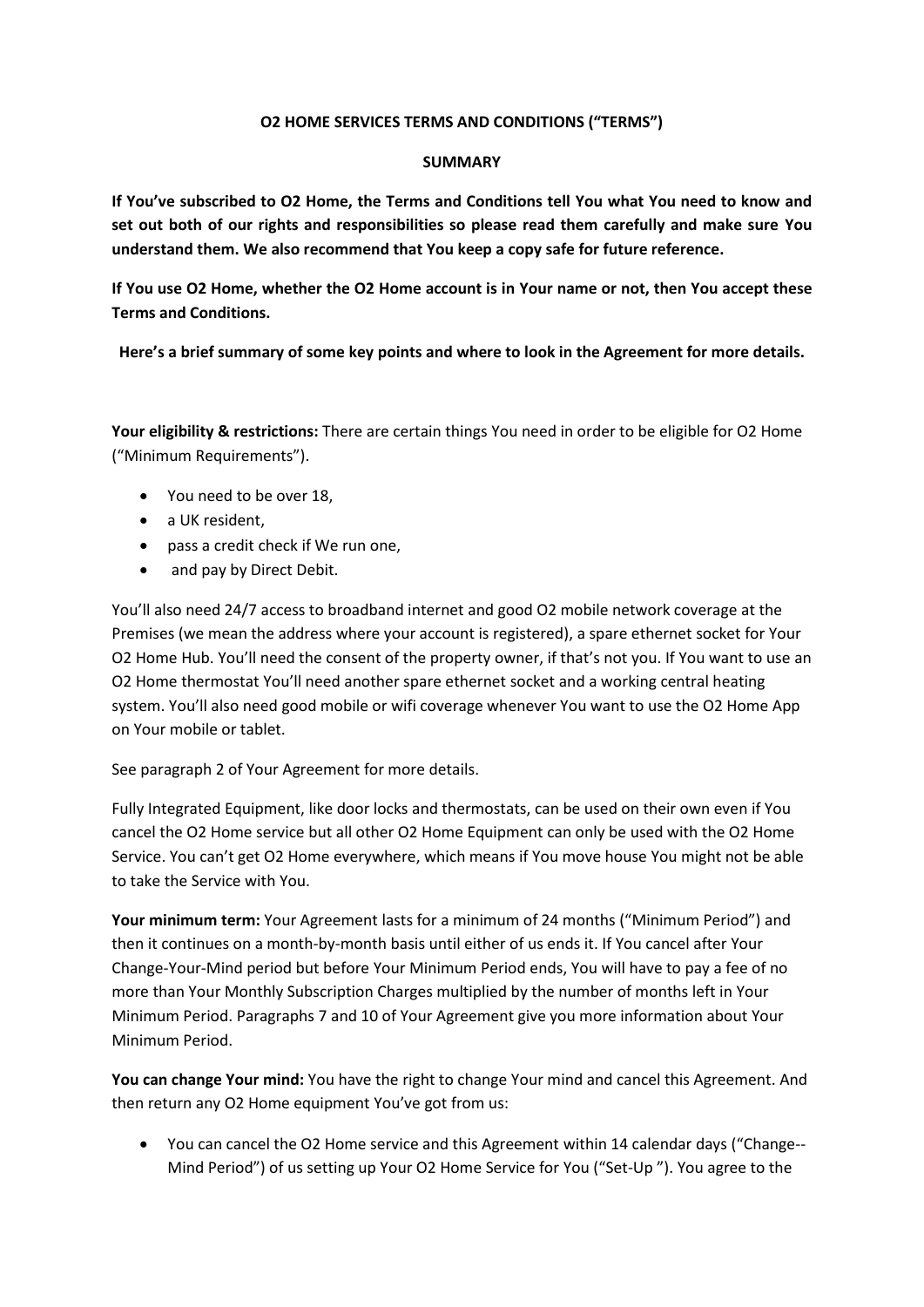Service starting immediately after Set Up so You will have to pay for any Services You've used during the Change-Your-Mind Period.

 **You can cancel the supply of any Fully Integrated Equipment (like door locks and thermostats) at any point until they've been installed. After that Your Change-Your-Mind Period for this Equipment ends. If Your Fully Integrated Equipment Was given you as part of Your Service Starter Pack and You cancel the service during the Change-Your- Mind Period, You will have to pay for Fully Integrated Equipment as if You bought it on an equipment-only basis.** 

You can change Your mind and cancel Your order for any Additional O2 Home Equipment within 14 calendar days from delivery (or if the equipment needs professional installation, from the installation date of that Equipment).

Let us know within the Change-Your-Mind Period if You want to cancel. You'll have 14 days after that to return any Equipment. For full details on how to change Your mind and return equipment see <http://www.o2.co.uk/help/phones-sims-and-devices/our-change-of-mind-policy> or Paragraph 8 of Your Agreement.

**How we deal with faults:** We're legally obliged to supply goods that conform to this Agreement and We use reasonable skill and care in providing the Services.

The Service is not fault-free and can be affected by things like the speed and quality of Your broadband service or the thickness of the walls in the Premises.

We can't promise that You will always get an SMS notification every time a sensor is triggered. Or that SMS notifications that are sent to You will be delivered straight away or successfully. Because of this We limit our potential liability to You in the event of a dispute and We strongly recommend You take all precautions to protect Your property, like getting the right insurance.

Let us know as soon as a problem arises. Here's our Returns and Repairs Policy: [http://www.o2.co.uk/help/phones-sims-and-devices/our-returns-and-repairs-policy.](http://www.o2.co.uk/help/phones-sims-and-devices/our-returns-and-repairs-policy) More details are in Your Agreement at paragraph 9, but here's a quick summary:

- If any of the Equipment We supplied to You is faulty, then if You return it in the first 6 months, You can get a free repair or replacement. If it's returned in the first 30 days, You might be entitled to a refund. If Your Equipment comes with a warranty You may also be able to ask for a repair or refund under that, but it does not affect Your statutory rights.
- If You are concerned that We didn't carry out Your installation correctly We will carry out the installation again or, if We cannot do that, We will arrange a credit or price reduction to Your O2 Home account.
- If You can prove that the App has a fault which has damaged the device on which it was downloaded and We haven't used reasonable skill and care, then You may be entitled to a repair or some compensation for the damage.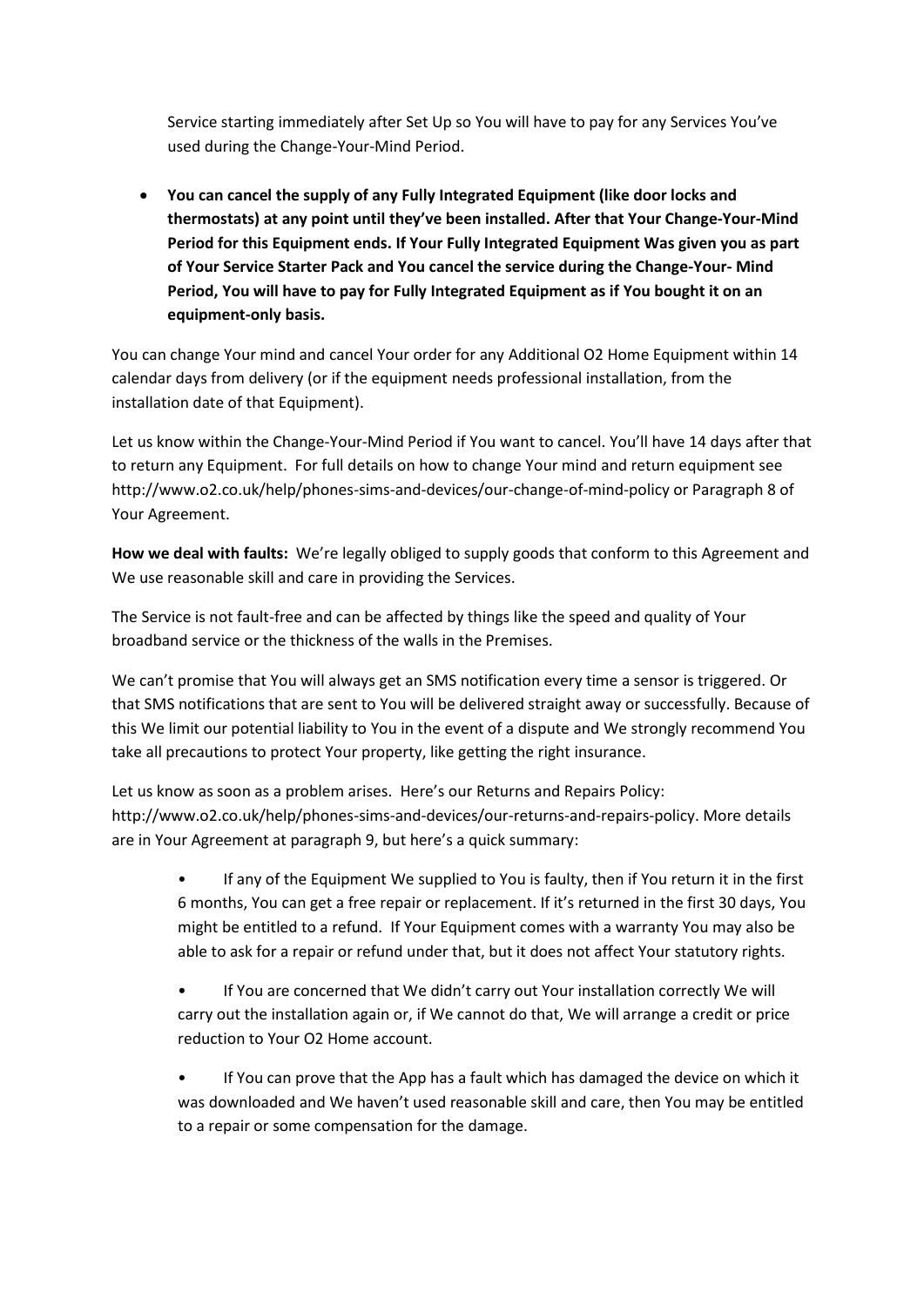**What We expect of You:** We expect You to comply with this Agreement and any reasonable instructions that come with the Equipment, and to pay all the Charges, on time and by Direct Debit, unless We've agreed otherwise. The Monthly Subscription Charges will be billed to You monthly. You can buy Additional Equipment on an Equipment-Only basis, for an upfront-fee. We have the right to charge interest and fees if You're late paying us.

# **We can end this Services Agreement for a number of reasons, including;**

- if You don't pay the charges or
- if We think You're using the Service or Equipment in a manner which is illegal, fraudulent, contrary to instructions or user manuals given with the Equipment, or in any way that is harmful to others or to our network.

For details on when We can terminate this Agreement, see paragraph 10.

**We process Your data:** We will process information about You and collect information on how You use our Services. This includes third party services You use in conjunction with our Services, for example Your location and account activity. We do this to enhance Your overall experience with us and make it more relevant to You.

We may use and analyse Your personal details to help us run Your Service(s) and account, including for credit checking and fraud prevention. We may share and combine that data and Your information with carefully selected third parties for the same reasons. Your information is treated in accordance with our Privacy Policy, which you can read here: http://www.o2.co.uk/termsandconditions/privacy-policy.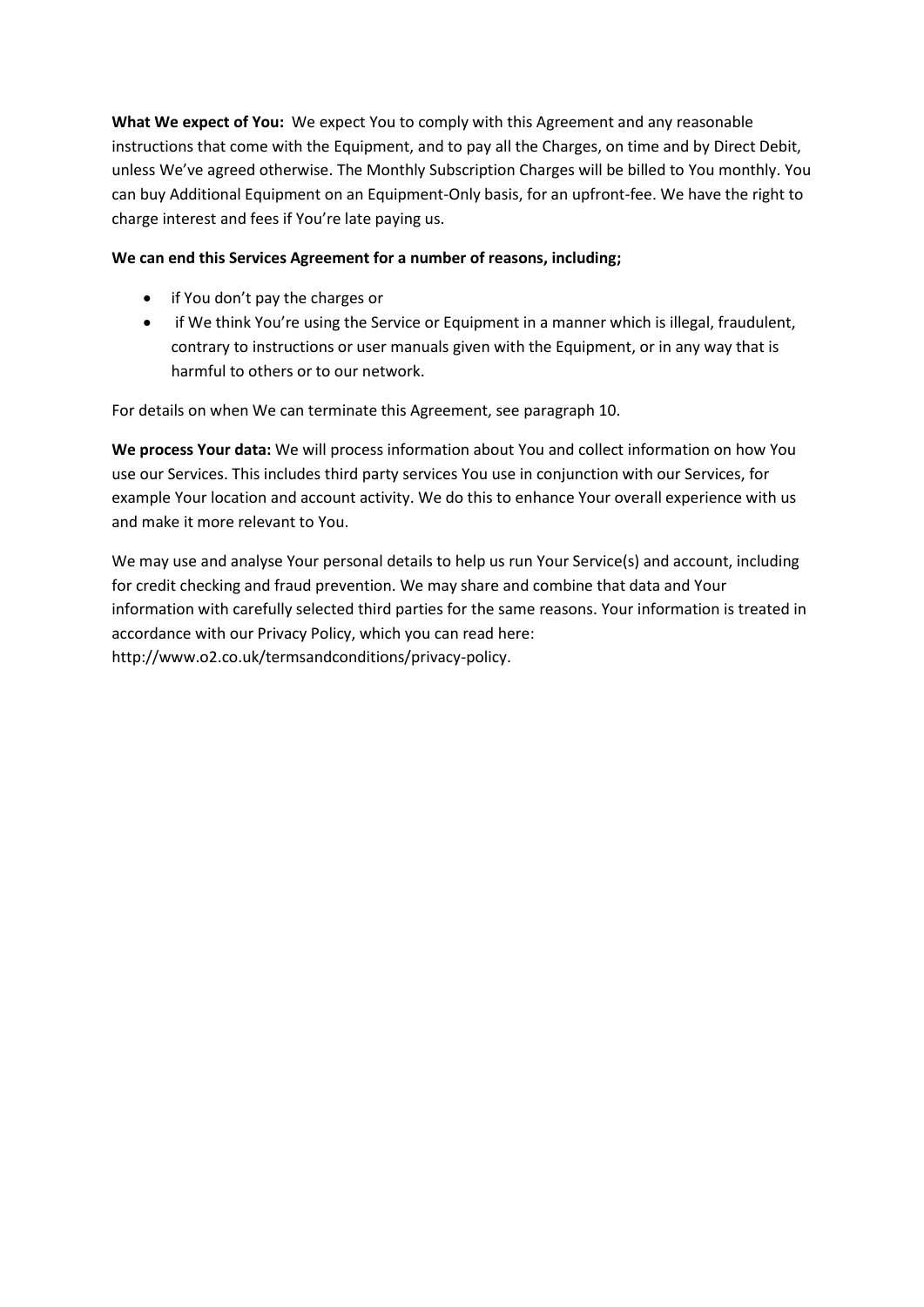# **YOUR O2 HOME SERVICES AGREEMENT ("The Agreement")**

# **PLEASE READ THIS AGREEMENT CAREFULLY TO ENSURE THAT YOU UNDERSTAND EACH PROVISION, INCLUDING OUR USE OF YOUR LOCATION INFORMATION AND PERSONAL INFORMATION (SEE PARAGRAPH 18).**

#### **About this Agreement**

Your O2 Home Services Agreement with us is made up of different parts You have:

• this "Services Agreement" which is about how You access and use O2 Home and O2 Home Equipment;

• Your Installation Certificate and other service or maintenance documentation which will cover any work We complete for You at the Premises in relation to Your O2 Home Service or Equipment;

• Any warranty terms and conditions We may give you. You'll find these terms with Your Equipment packaging;

• Our latest "Privacy Policy" that sets out how We collect and use Your personal information, which can be viewed at http://www.o2.co.uk/termsandconditions/privacy-policy

• Any terms for other promotions, offers and services We supply. For more information, please visit www.o2.co.uk/terms.

All of these documents make up this Agreement and cover how We'll supply Equipment and Services.

We've defined some of the words in this Agreement to make it easier to read and understand. You can check the list of definitions at the end of this Services Agreement or on our Website or by contacting customer service.

#### **About us**

When We say "We", "Us", "Our" or "O2" We are talking about Telefónica UK Limited, whose registered address is 260 Bath Road, Slough, Berkshire, SL1 4DX and whose company number is 1743099.

If You need help with anything You can call O2 Home Customer Services on 0344 499 0202. We charge calls at standard UK rates.

These Terms are the basis on which We supply You ("You", "Your, or "User") with the goods, services and digital content that make up the O2 Home service (the "Service"). Additional Services, including offers and promotions, may have other terms and conditions which are usually posted on our Website.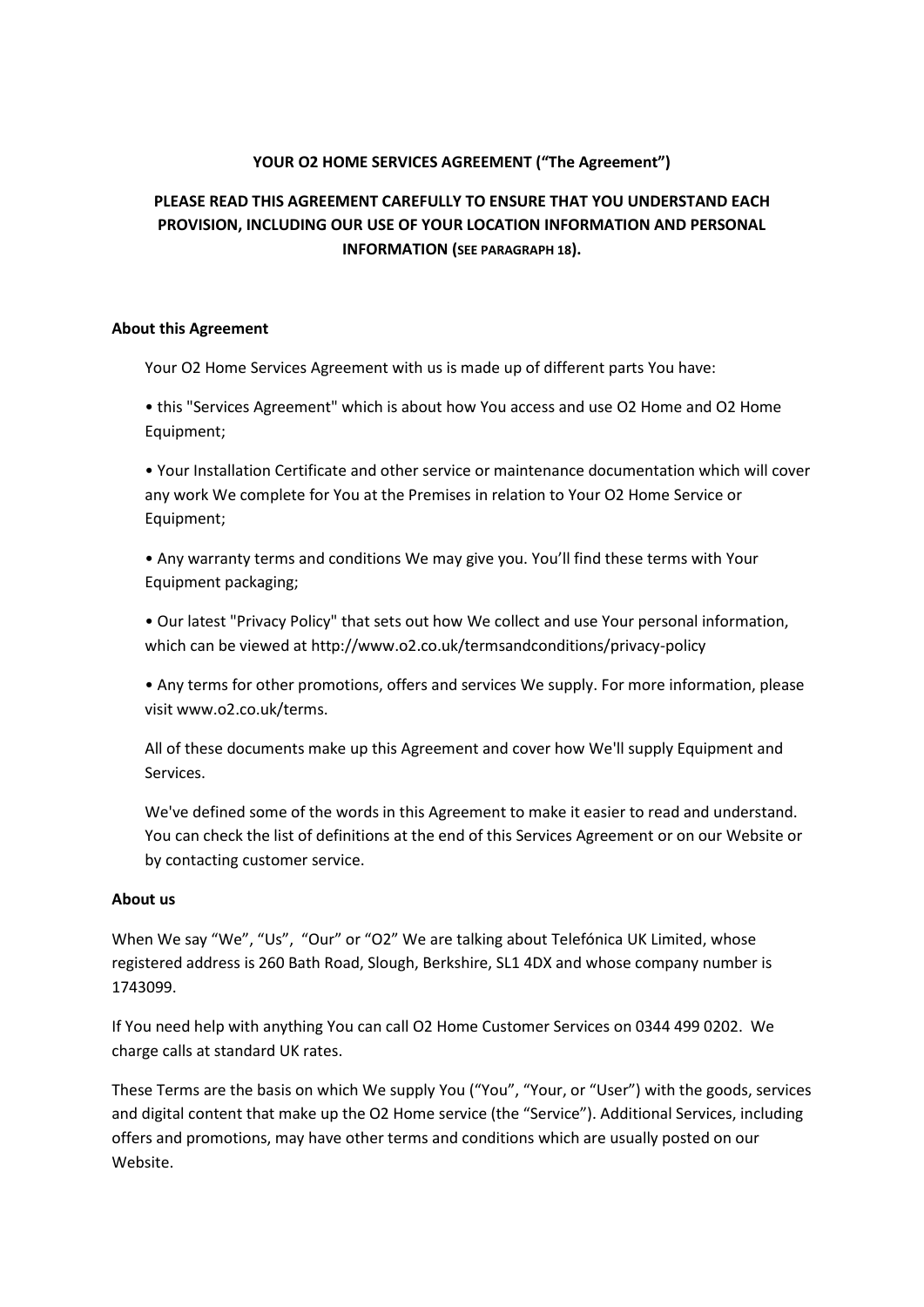# **About O2 Home**

When You take one of our O2 Home Starter Packs, We will provide You with a subscription to the Service, the Equipment included in Your selected Starter Pack ("Bundled Equipment"), installation, delivery and management of the Service, and digital content ("Software"). Unless We've specifically agreed to sell You Equipment on an "Equipment Only" basis, We're supplying it to You because You've agreed to enter into the Service Agreement and to get the Service for a Minimum Period.

Once You've subscribed to O2 Home You can buy Additional Equipment from Us to use with the Service, which We will supply to You for a specified one-off price or, subject to status and credit check and availability, by spreading payments over 12 months ("Equipment Plan"). Additional Equipment can either be self-installed or need professional installation, depending on what it is. We'll let You know when You buy it.

The O2 Home App ("The App") can be used to access the Service from Your Smartphone or Tablet, but Your mobile network or wifi service that You use to connect to the internet is not included in the Service. The mobile and wifi services You use in connection with the Service will be subject to the Your service provider's terms and conditions.

O2 Home is for residential customers only, so it can't be used by business customers.

# **The Services Agreement**

# **1. Who is responsible?**

- 1.1 This Services Agreement is between You and O2.
- 1.2 You are responsible for ensuring that You, or anyone else You authorise to use the Service or any part of it, comply with these Terms. You can't transfer the benefit of this Agreement to anyone else.
- 1.3 O2 is responsible for supplying the Service using reasonable skill and care to the standards set out in paragraphs 6.1 and 5.6.1 of this Agreement and for supplying goods/Equipment that conform to this Agreement.

#### **2. Agreeing to these Terms**

2.1 To subscribe to the Service or to buy Additional Equipment You must place an order online, in one of our selected stores, over the phone or through Your O2-designated Installer. And You will be asked to digitally accept these Terms to confirm Your agreement. If You buy over the phone You will be asked to verbally accept these Terms.

# **3. What are the minimum requirements for using the Service?**

3.1 In order to use the Service You must have and maintain the following services, consents or facilities ("Minimum Requirements") for as long as We agree to supply the Service to You. Your Service may be affected or not work in the way You expect if You cannot meet these Minimum Requirements: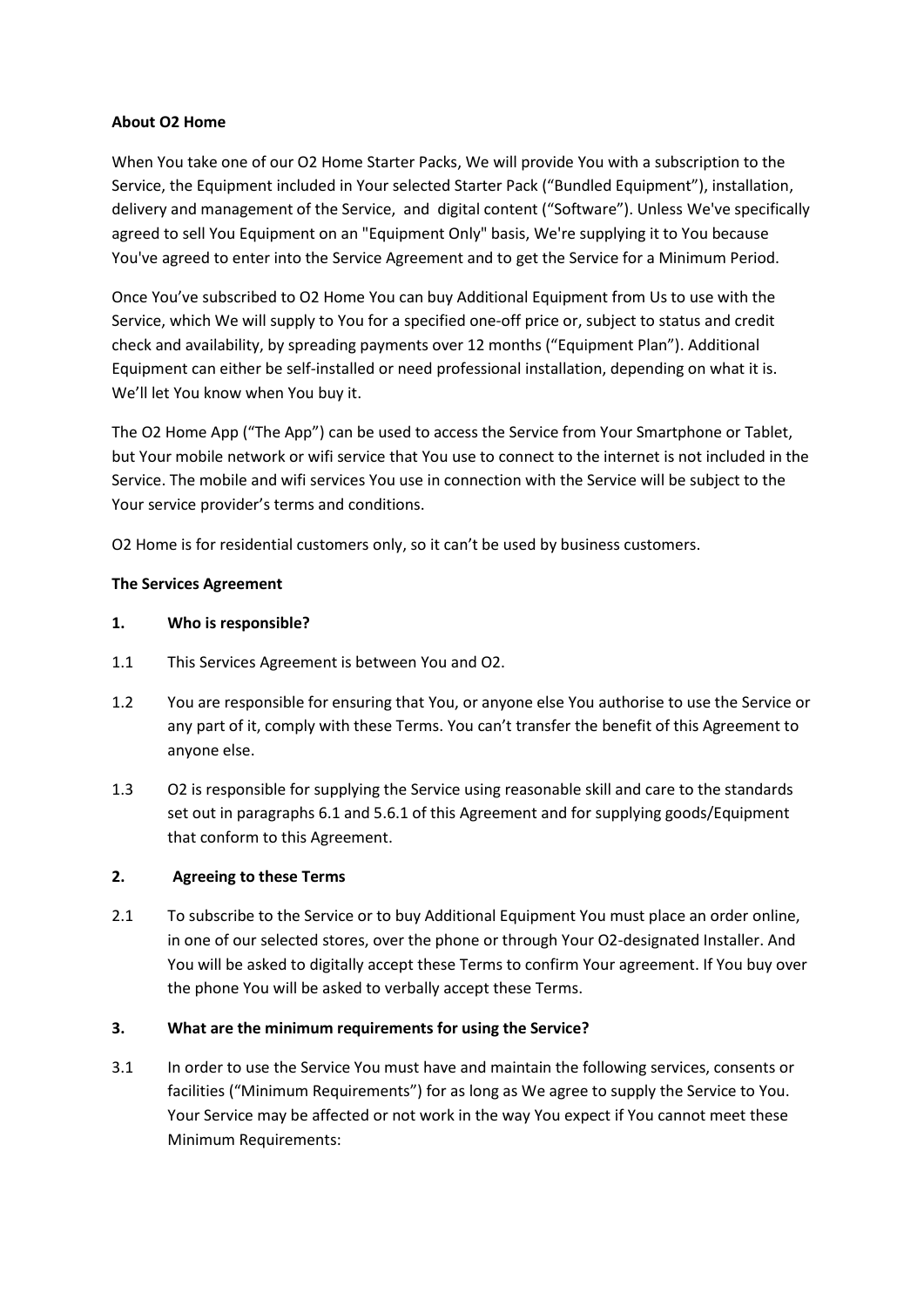i). 24/7 broadband internet access ("Broadband Service") in the Premises. The Broadband Service must have a minimum speed of 1Mb a second and come with an unlimited data capacity. If Your Broadband Service provider charges You for data usage, You're responsible for any such charges. If You fail to maintain Broadband Service, Your continued use of Service without a backup broadband signal is at Your own risk.

ii). At least one spare ethernet connection into Your broadband router; You will need two if You have chosen to use an internet-connected thermostat with the Service. You will also need a spare electrical socket near the boiler.

iii). Good O2 3G mobile coverage in Your home.

iv). A contact phone number and current email address when You sign up so that We can contact You easily. And an up-to-date desktop or tablet browser from which to access Your O2 Home account.

v). A smartphone or tablet with an up to date operating system and good mobile or wifi signal strength. If You want to use the remote-access functions of the service using the O2 Home App or Related Apps, you'll need to download the App or Related Apps and accept their respective Licence terms and conditions, in order to use them.

vi). A working central heating system, if You have chosen to use a thermostat.

vii). Your acceptance of any third party licence terms if required as part of the Service.

viii). Any additional requirements that may arise as and when our range of O2 Home Equipment and additional services changes / increases. Additional requirements will be specified on our Website FAQs or you'll be notified at the point of purchase.

# **4. The Equipment**

- 4.1 Equipment will accord with any description given to You by us, be of satisfactory quality and will be reasonably fit for purpose, otherwise You'll be able to request a repair and, if appropriate, replacement or refund in accordance with paragraph 9.
- 4.2 Equipment supplied by Us is configured to work with the O2 Home Service only unless We've told You otherwise. We may not be able, and have no obligation, to reconfigure any Equipment to allow it to work independently or with other services.
- 4.3 **Warranty:** In addition to, and without affecting, Your statutory rights O2 Home Equipment (and their component parts) are supplied with a warranty. Details of what it covers, Your warranty period and other important terms will be in Your warranty documentation, that comes with the Equipment. You might need to register. During Your warranty period We will repair or replace any faults that develop with the Equipment We supply but not unrelated faults, Your other equipment or services.
- 4.4 **Responsibility and ownership of Equipment:** Any Equipment that We deliver to You or that You collect is Your responsibility once it is collected by You or delivered to You. Once You've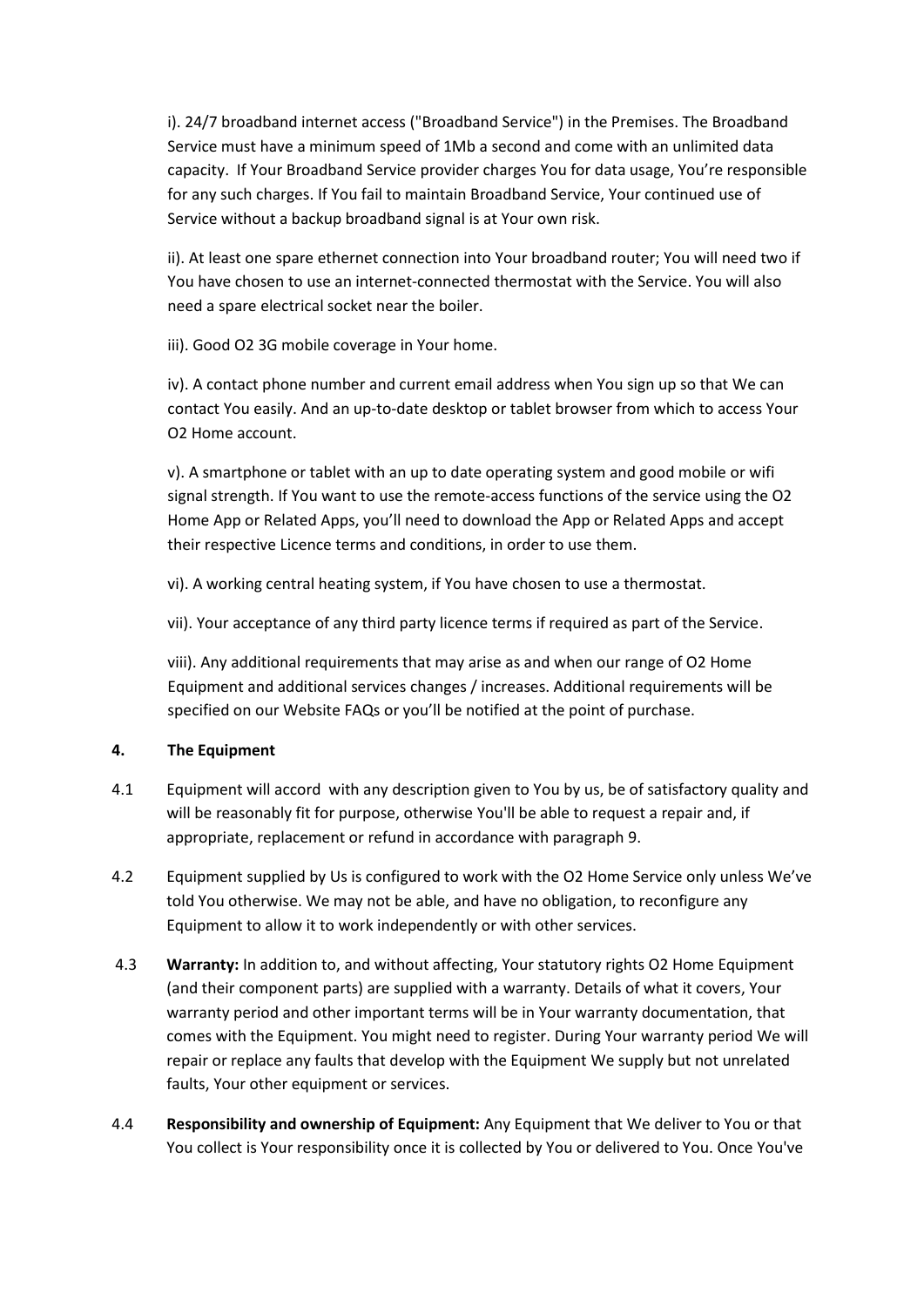collected or received it You own the Equipment unless You're buying Additional Equipment with an one-off upfront fee in which case, You own it once You've paid for it.

- 4.5 **Loss or damage** to Your Equipment is Your responsibility. If any of the Equipment or its component parts is lost, stolen or damaged or destroyed You'll still be responsible for paying Your Monthly Subscription Fees until You cancel the Agreement. If You took out a credit to pay for Equipment You will continue to be responsible for complying with the terms of that credit agreement. You agree to taking adequate steps to avoid damage to Equipment or unauthorised use or theft of the Equipment;
- 4.6 **Compatibility**: We recommend that only Equipment purchased directly from O2 or authorised by O2 as being compatible with O2 Home, may be used with the Service. We cannot offer any indication of the quality of service You might get if You purchased Equipment from a third party and it is self-installed without our permission or installed by a third party who is not O2 or an O2-designated Installer ("O2 Installer").
- 4.7 **Delivery**: Equipment will be delivered by Your O2 Installer on the installation date or, if it Equipment that is capable of being self-installed, within 30 days unless We have informed You otherwise. Delivery may occasionally be delayed by circumstances beyond our control but We'll let You know if there's a problem.
- 4.8 **Equipment Software**: The Services and Equipment use and include certain software and/or firmware (collectively, the "Equipment Software"). Your use of the Equipment constitutes Your consent to any license terms associated with the Equipment or Services. We may provide Equipment Software upgrades, updates, or supplements. You agree that We have the unrestricted right, but not the obligation, to upgrade, update, or supplement the Equipment Software at any time and You need to accept these updates in order to continue receiving the Service. Although unlikely, Equipment Software upgrades, updates, or supplements could reset Your Equipment and erase saved preferences and stored content

# **5. The Installation and Maintenance of Your Equipment**

- 5.1 All Starter Packs and some Additional Equipment require installation by an O2 Installer. If You want to remove Equipment like thermostats and doorlocks ("Fully Integrated") You may want an O2 Installer or other suitably qualified professional to help. You'll also need to supply suitable replacement equipment and arrange for it to be fitted once the O2 Home Fully Integrated Equipment has been removed. Some Additional Equipment can be selfinstalled, as long as You follow the instructions We give You. You should check the product descriptions on our Website or marketing materials for more information on Your installation requirements.
- 5.2 **Professional Installation**, de-installation, servicing, repairs or other work detailed in the Service Documentation (collectively referred to as "Works") must be carried out by O2 Installers. We accept no responsibility for Works carried out by You or a third party instructed by You or Your representatives, on Equipment that shouldbe carried out by O2 Installers.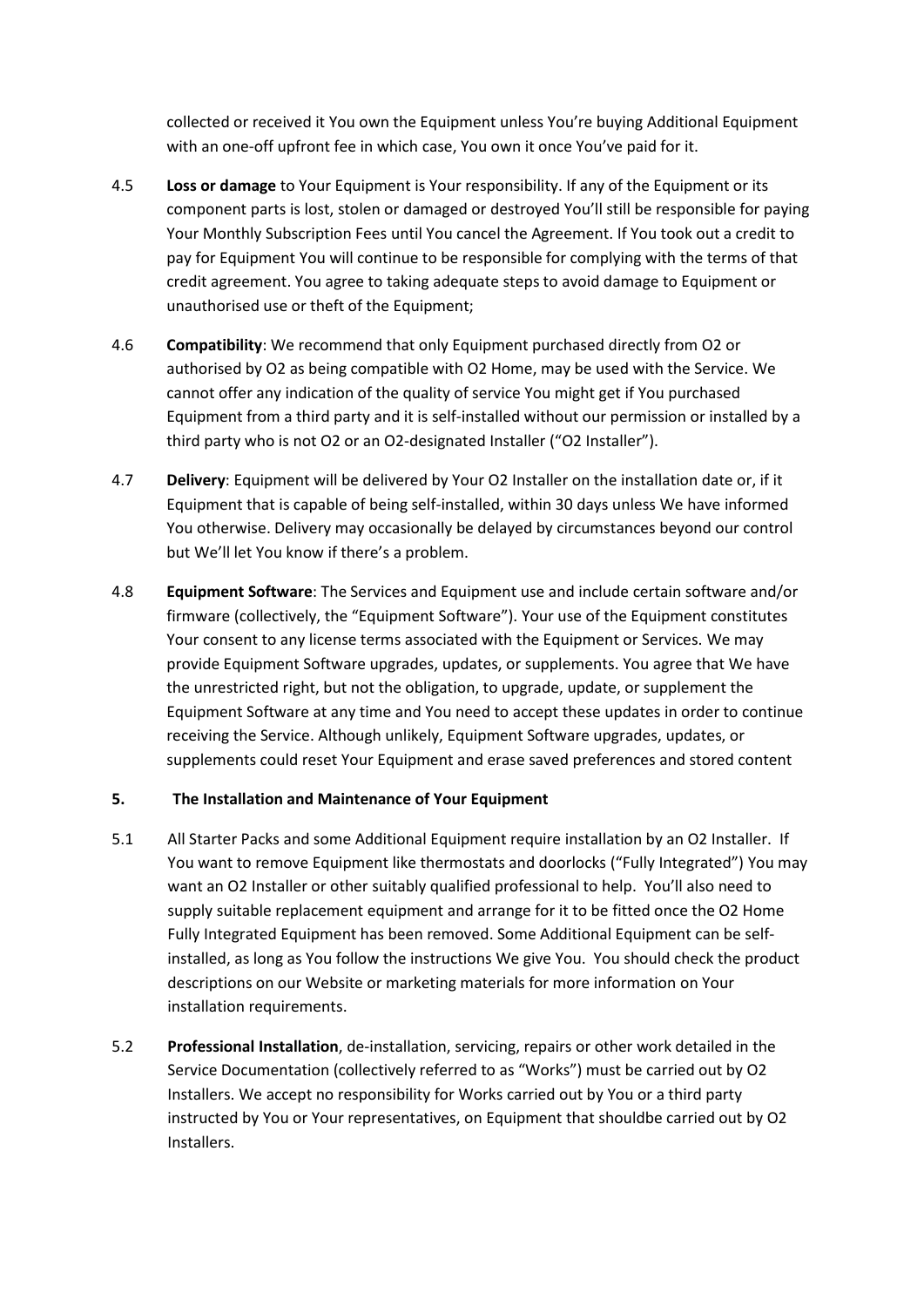- 5.3 **Your Installation Date**: We will do our best to carry out the Works on the planned Installation Date. We do not pay compensation if We can't complete the Works on the planned Installation Date but We will arrange an appointment with You to complete the Works if necessary. We won't be responsible for delays caused by traffic, bad Weather or other things out of our control.
- 5.4 **Equipment must not be moved:** If You relocate the Equipment after it has been installed by Us, it may no longer work and You may be charged if We need to send an O2 Installer to the Premises to re-install the Equipment in a position where it works.
- 5.5 **O2 Installers will only work at the Premises:** Works will only be carried out at the Premises. You accept that if You, or anyone else attempts to install or use the Equipment or Services at a location other than the Premises, the Services may fail to function or not function properly.

# 5.6 **Our Installation Responsibilities**

- 5.6.1 O2 Installers will carry out the Works in a workmanlike manner, using reasonable skill and care.
- 5.6.2 **There may be cosmetic damage**: We will take reasonable care to carry out the Works without causing any unnecessary damage to Your Property. But the Works may require us to drill or cut holes or make other alterations to the Premises which may cause some damage ("Alternations") to the surfaces on or near the locations where Equipment will be or has been installed, and You understand and agree that We accept no responsibility for making good such Alterations at any time. You accept that some areas of the Premises may require re-decoration after installation, which is Your responsibility.
- 5.6.3 **Instructions**: We will provide You with instructions on the proper use of the Equipment and Services after Installation or if You have bought products which can be self-installed, the instructions will be included with the packaging. You must always follow the instructions carefully and completely. We will not be responsible for any damage to Your property or the Equipment caused if You have failed to follow the instructions.
- 5.6.4 **Installation & Maintenance Fees**: You will be informed if You need to pay a fee for our O2 Installers to carry out Works either at the point when You are purchasing Equipment, booking Your Installation Date or, if it later becomes apparent that the Works are nonstandard as soon as possible after non-standard Works are identified by Us. Fees for standard Works will be available on our website and you may be charged if we need make multiple visits or if We are unable to gain access at a time agreed with You. If Fees increase or decrease they will be updated on our Website so please check for more information.

Examples of circumstances in which You may have to pay Fees are:

• If You buy Additional Equipment from Us on terms which require You to pay Installation & Maintenance Fees;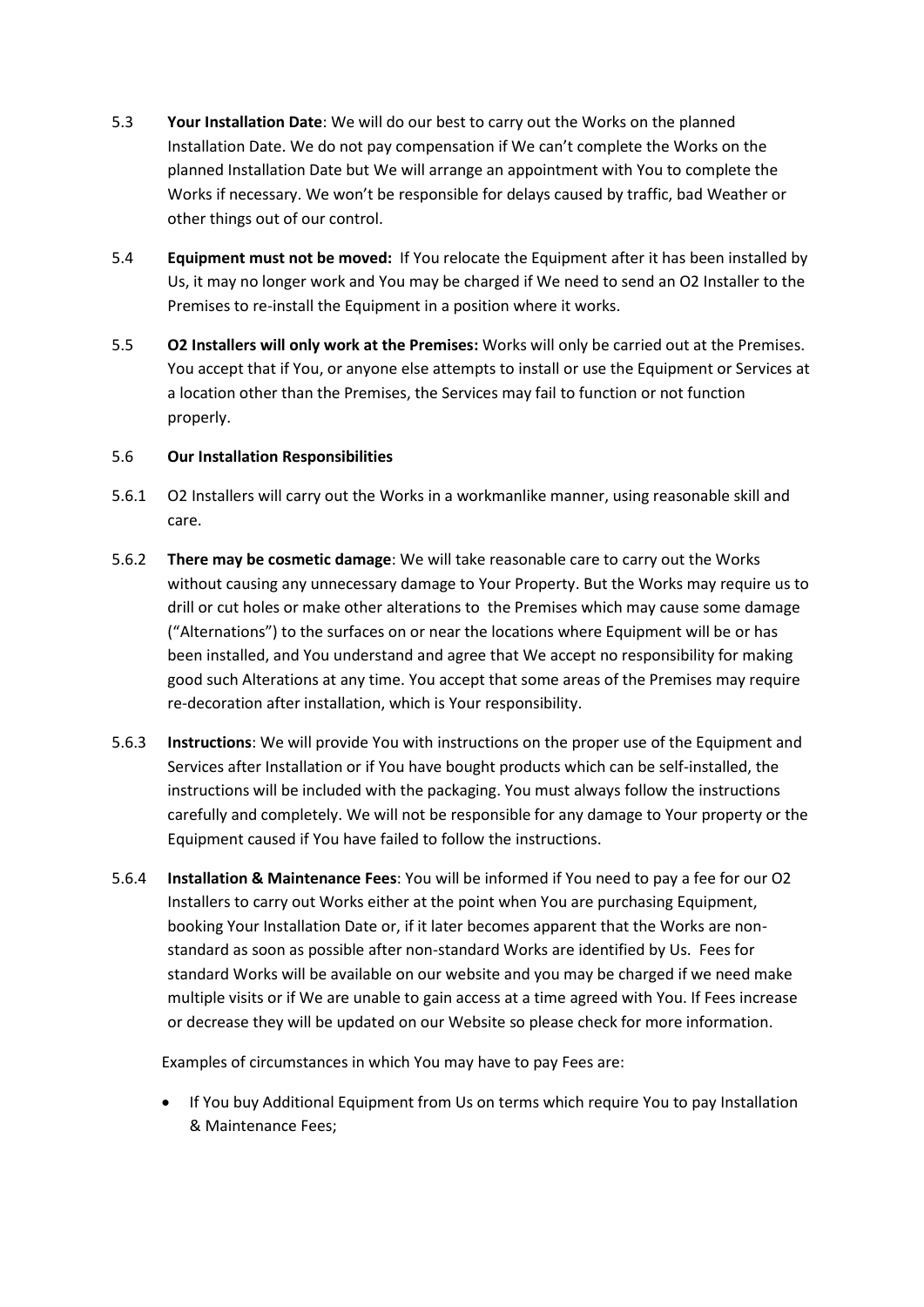- If We are unable to perform the Works on the proposed Installation Date because You have failed to comply with any of Your Installation Responsibilities, set out at paragraph 5.7 and We have to come back again.
- If We are required to re-install Equipment because You have relocated or uninstalled Your Equipment from its originally-installed location:
- If You require special or non-standard arrangements for Works at the Premises ("Extraordinary Works"). Examples of Extraordinary Works include the location, layout or building materials of the Premises being such that it requires signal boosters, powerline adaptors, extension kits or other additional equipment to complete installation.

If We need to connect any additional equipment or carry out any Extraordinary Works We will discuss these with You and agree any costs first, so You can decide if You want to proceed.

- 5.7 **Your Responsibilities when We're working at the Premises**: On or before the Installation Date You must:
	- meet all the Minimum Requirements that apply;
	- provide a UK standard grounded electrical outlet at the Premises and at any designated locations in the Premises for Equipment using AC power;
	- provide a safe working environment and reasonable access to the Premises and the locations within the Premises where the Works will be carried out. Examples of an unsafe working environment are chemical or environmental hazards, pest infestations, dangerous animals, the risk of verbal or physical abuse or harassment;
	- ensure that an authorised adult is at the Premises to grant access for the purposes of Installation, repair or maintenance, and stays at the Premises at all times whilst our O2 Installers carry out their work. It is Your responsibility to rearrange Your appointment if We can't get access to the Premises;
	- have obtained permission from the from owner, landlord, building manager or any other party necessary if You do not own the Premises, to allow Us and our O2 Installers to carry out the Works and provide the Services, and to make Alterations if appropriate. You promise to pay our costs and any losses if any third party makes a claim against us in future, for carrying out the Works or supplying the Services at the Premises;
	- if the Premises is listed or carries any specific restrictions, have obtained all relevant permissions or consents required to provide the Service and to allow our O2 Installers to carry out the Works and to make Alterations if appropriate. You promise to pay our costs and any losses if any third party makes a claim against us for carrying out the Works at the Premises; and
	- call us as soon as possible to tell us You cannot keep the appointment for Your Installation Date.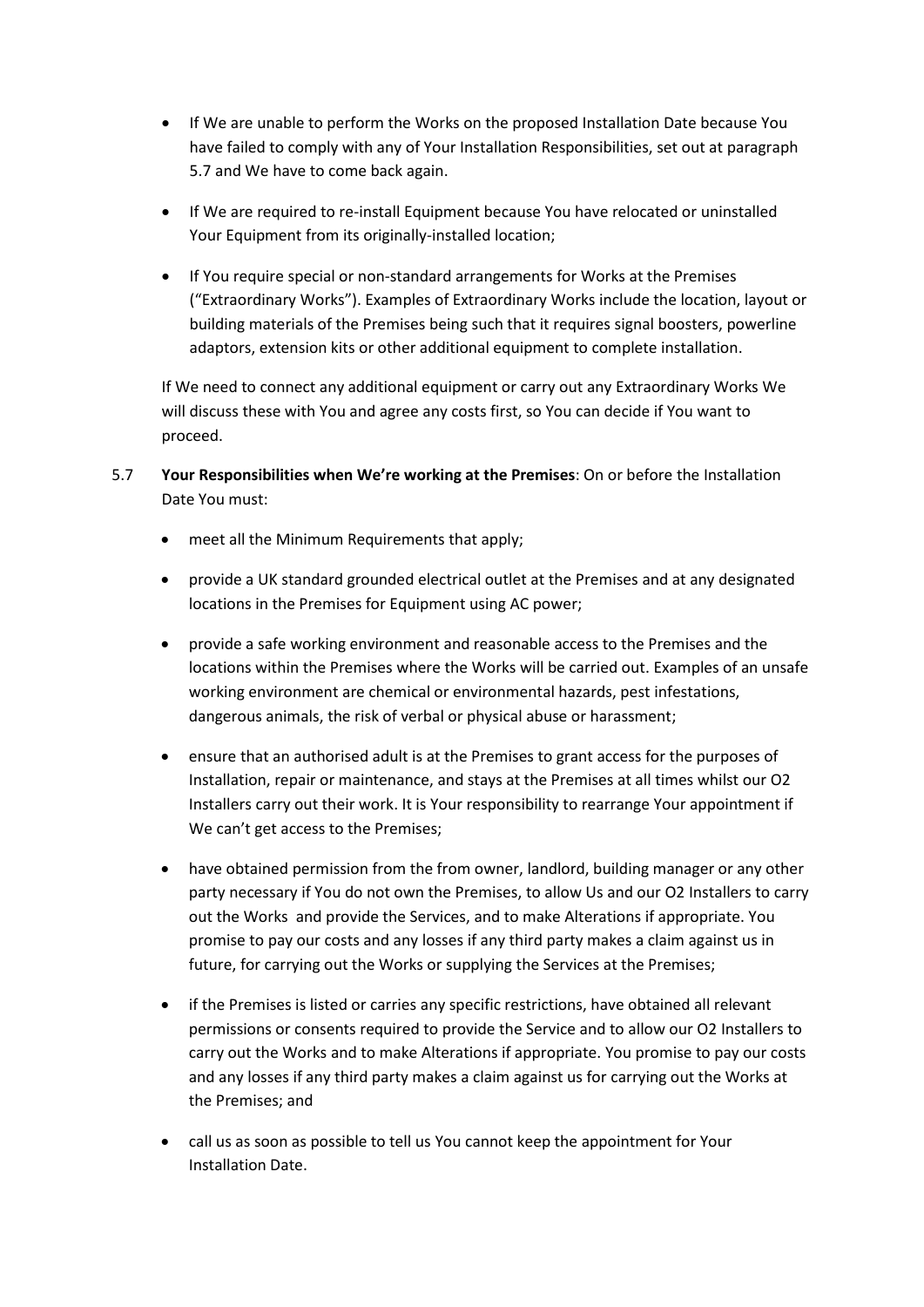# **6. The Service**

6.1 We will provide You with the Service using the reasonable skill and care of a competent service provider, providing the same commercial service. We will attempt to re-perform disrupted Services when possible and if something goes wrong We will try to fix it quickly.

# 6.2 **The Services are not fault free**

- 6.2.1 The Service relies on You having the Minimum Requirements but there are also a range of different geographic, atmospheric or other conditions or circumstances beyond our control which can impair the Service. For instance, how Well Your Equipment communicates with the Hub is affected by things like the thickness or material of the walls in the Premises or the speed and quality of Your Broadband Service.
- 6.2.2 Devices which use radio frequencies (e.g. baby monitors or freeview television receivers) in or near the Premises may also affect or be affected by the Service and You should ensure that You check these at the point of installation.
- 6.2.3 Access to the Service via the O2 Home App can be affected by mobile network or wifi coverage in the area You're in or the device on which the App is being used. We are not responsible for any sensor-triggered notifications that You miss, are delayed or not delivered. We are not responsible for any notifications that have been triggered accidently or inadvertently. If a sensor fails to trigger a notification and that failure is caused by a fault in the sensor Equipment during the Warranty Period then please notify Us immediately to arrange a repair or replacement.
- 6.2.4. Occasionally We may have also have to:
	- (i) bar access to the Service on a temporary or permanent basis to (amongst other things) prevent fraud, nuisance, abuse or unusual use of the Service or in circumstances if We or third parties are suffering or would suffer a direct loss and in particular, if We believe You have no intention to make payment for the Equipment and/or the Service; and/or
	- (ii) migrate Your account from one billing platform to another. If We do, and the migration will affect Your Service in any way, We'll give You notice. If You are migrated, Your billing date may change.
- 6.2.5 **The Services are not available everywhere**: We do not supply the Service in all locations. If You are in a location in which the Service is not supplied or You move house to an area in which the Service is not supplied, You may not be able get or transfer the Service, but You will still be responsible for the Agreement for the duration of Your Minimum Period and afterwards until You cancel it. You can use our postcode checker to see in which areas the Service is available.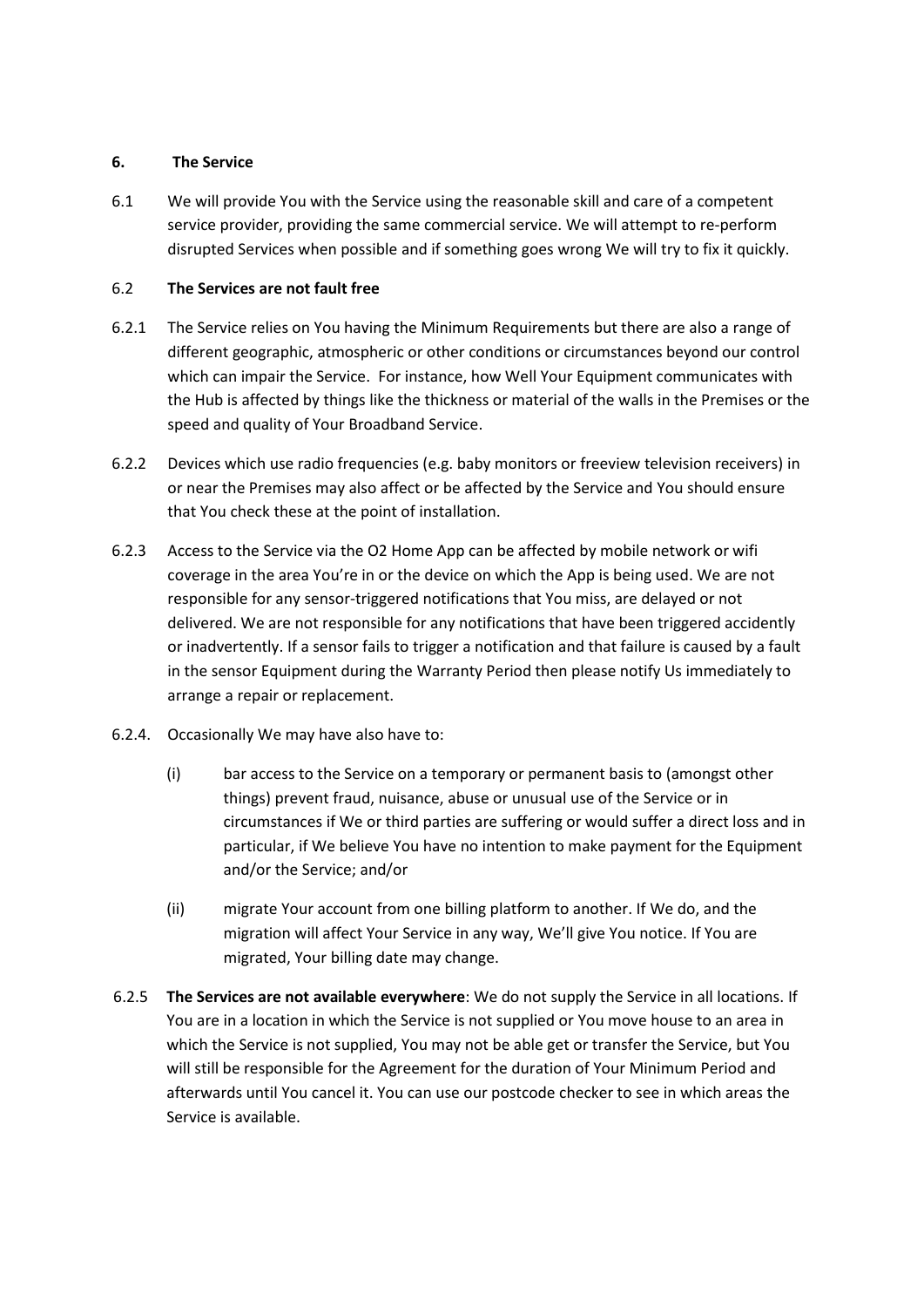- 6.3 **Permitted Use and Restrictions:** You must comply with these Terms and use the Service only in the way permitted in these Terms and Conditions. If You do not We may terminate this Agreement
- 6.3.1 **O2 Home is for Your personal use only**: You are not permitted to use it for business purposes or to re-sell, lease or distribute any of elements of the Service or Equipment supplied in connection with the Service. If You resell the Equipment, You have no ownership in and cannot sell any Software included in the Equipment, which means the Equipment may not function. Where it is possible to do so, O2 has the sole and absolute discretion to activate Equipment Software to enable the operation of Equipment.
- 6.3.2 **Use as instructed**: You agree to use the Service (including Software and Equipment) only as permitted under this Agreement and in the way described in any User Guides or other instructions issued by us and in a responsible manner. You must use suitable Equipment or equipment for the Services You're trying to use. If You are a parent or guardian, You are responsible for the use of the Equipment and the Service by a child or Young person in Your care. You agree not to use the Service, nor allow the Service to be used for fraud, illegality, in a manner that is harmful, contrary to these Permitted Uses and Restrictions or that causes annoyance.
- 6.3.3 **No modifications**: You agree You won't make any modifications to Your Equipment or the Software or their respective programming to enable either the Equipment or Software to operate on any other system.
- 6.3.4 **You are responsible for updating Your software**: You are responsible for ensuring that the Operating Systems on Your mobile devices, desktops and Broadband are compatible with the Service You have taken from us, and has the necessary software updates and installations required in order to access the Services. Unless We say otherwise, You are responsible for backing up Your data and other software before transferring it or reinstalling it on new Equipment. You must follow the instructions We provide to You about accessing Your Services through Your Equipment.
- 6.3.5 **Nominated Users**: O2 Home Account Holders can nominate other eligible people to access their O2 Home Service ("Nominated Users"). There is a maximum number of Nominated Users You can elect, details of which You can find on the Website. The O2 Home Account Holder takes responsibility for ensuring Nominated Users comply with these Terms and that no one uses the Service fraudulently, in connection with a criminal offence in breach of any law or statutory duty. Nominated Users must be over 16 to be eligible for nomination. You must not permit anyone else to use the Service, other than the O2 Home Account Holder and Nominated Users.
- 6.3.6 **Feedback**: You agree to give us any information You provide us or We reasonably ask for in relation to this Agreement and that any information You give us is factually correct and upto-date.
- 6.3.7 **Account security**: You will take adequate steps to protect Your password and account security to prevent unauthorised use of the Service, including taking additional steps to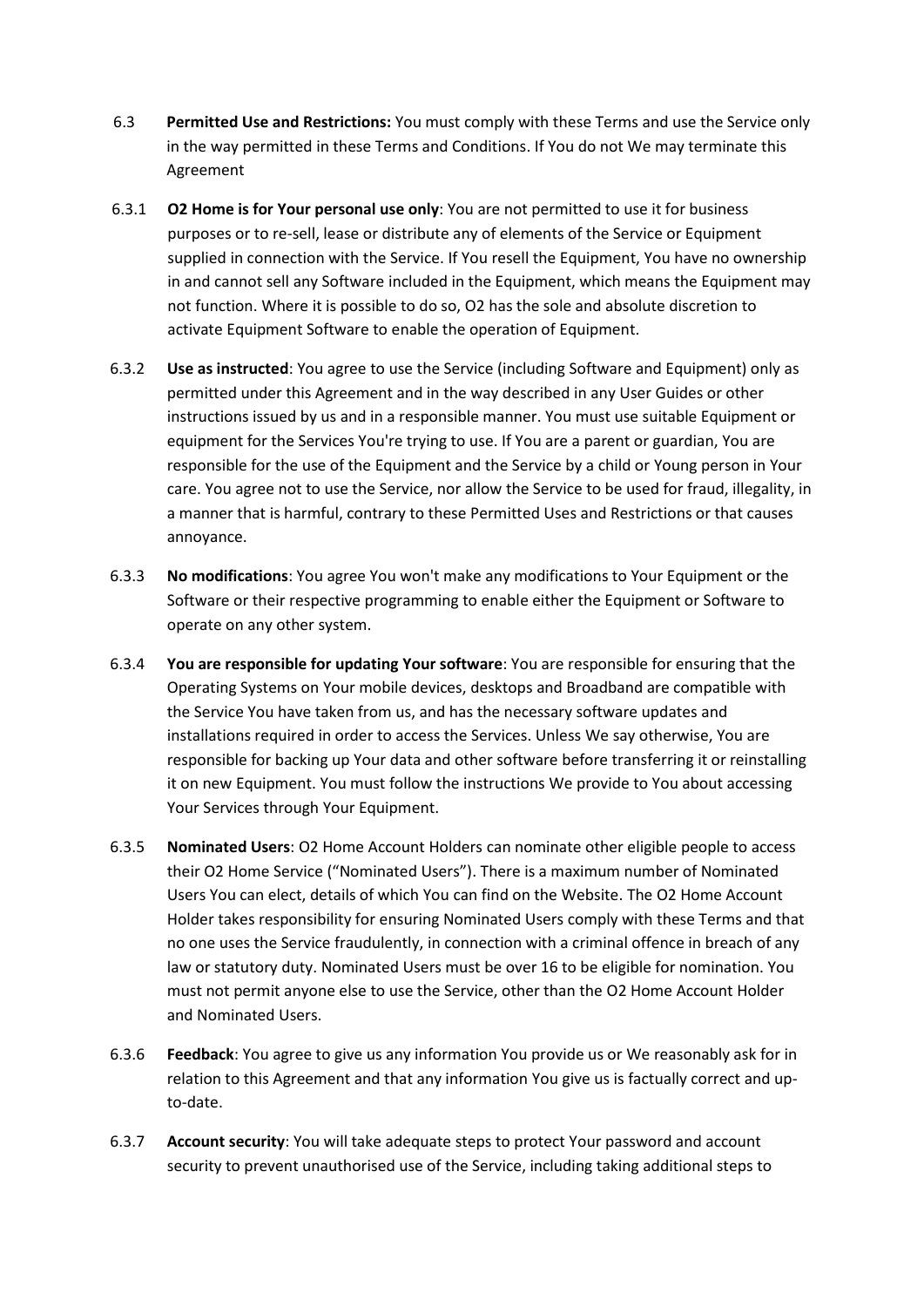secure access to mobile devices on which You use the O2 Home App and in particular if You use functions which allow the App to store and recall Your password without prompting (e.g. 'Remember Me') on subsequent visits.

- 6.3.8 You agree to cooperate with us in our reasonable security checks.
- 6.3.9 You must tell us immediately by contacting The Data Controller at Telefónica UK Limited, 260 Bath Road, Slough, SL1 4DX or through the 'Contact Us' section of our Website if anyone makes or threatens to make any claim or issues legal proceedings against You relating to Your use of the Service or the Content and You will, at our request, immediately stop the act or acts complained about. If We ask You to, You must confirm the details of the claim(s) in writing.

### 6.4 **O2 Home Indoor and Outdoor Cameras ("Cameras")**

- 6.4.1 **Respecting Privacy:** The Cameras will allow You to connect to view the Premises via video over the Internet at any time, including when You are not physically present in the Premises. You therefore agree that You will keep Your Cameras in unobstructed visible locations, and will not use the Equipment to record sound or images or to view images in locations where there might otherwise be an expectation of privacy. You are responsible for ensuring that Cameras only capture images of Your private property. If You capture images, sounds or voices ("Recordings") that are not from Your own private property You accept any and all liability for any breach of data protection laws and / or criminal liability that arises.
- 6.4.2 **You shall notify us immediately and cease to use the Cameras if the Cameras start to capture images of persons who are not on Your private property**.
- 6.4.3 **Recordings will be transferred and stored over the internet:** You will be able to control Your Camera Equipment, and will have the ability to enable and disable any audio and video recording features, set alerts, and send videos or pictures from the Cameras in the Premises over the Internet to another device, such as a mobile phone.
- 6.4.4 You will also have up to 250MB of cloud storage available for videos and pictures, or such storage of which You are notified from time to time.
- 6.4.5 The video clips and stills You choose to store will be encrypted and uploaded for storage on cloud servers. The data stored here will not be accessed or viewed by Us, nor disclosed to any third party, unless We are required to disclose such data by the Police or other Authority with a valid warrant or court authorisation, in accordance with our Privacy Policy.
- 6.4.6 You will not view, capture, store, or provide access to sound or to an image in a manner that violates the personal privacy of another individual.
- 6.4.7 You are responsible for pictures and videos transmitted to third parties from the Camera Equipment to Your cloud storage. You are responsible for any back-up and restoration of pictures and videos. We are not responsible for the loss of any pictures or video or for the back-up or restoration of any pictures or video. O2 does not guarantee the quality of service for any videos or pictures sent over the Internet, either by mobile device or by personal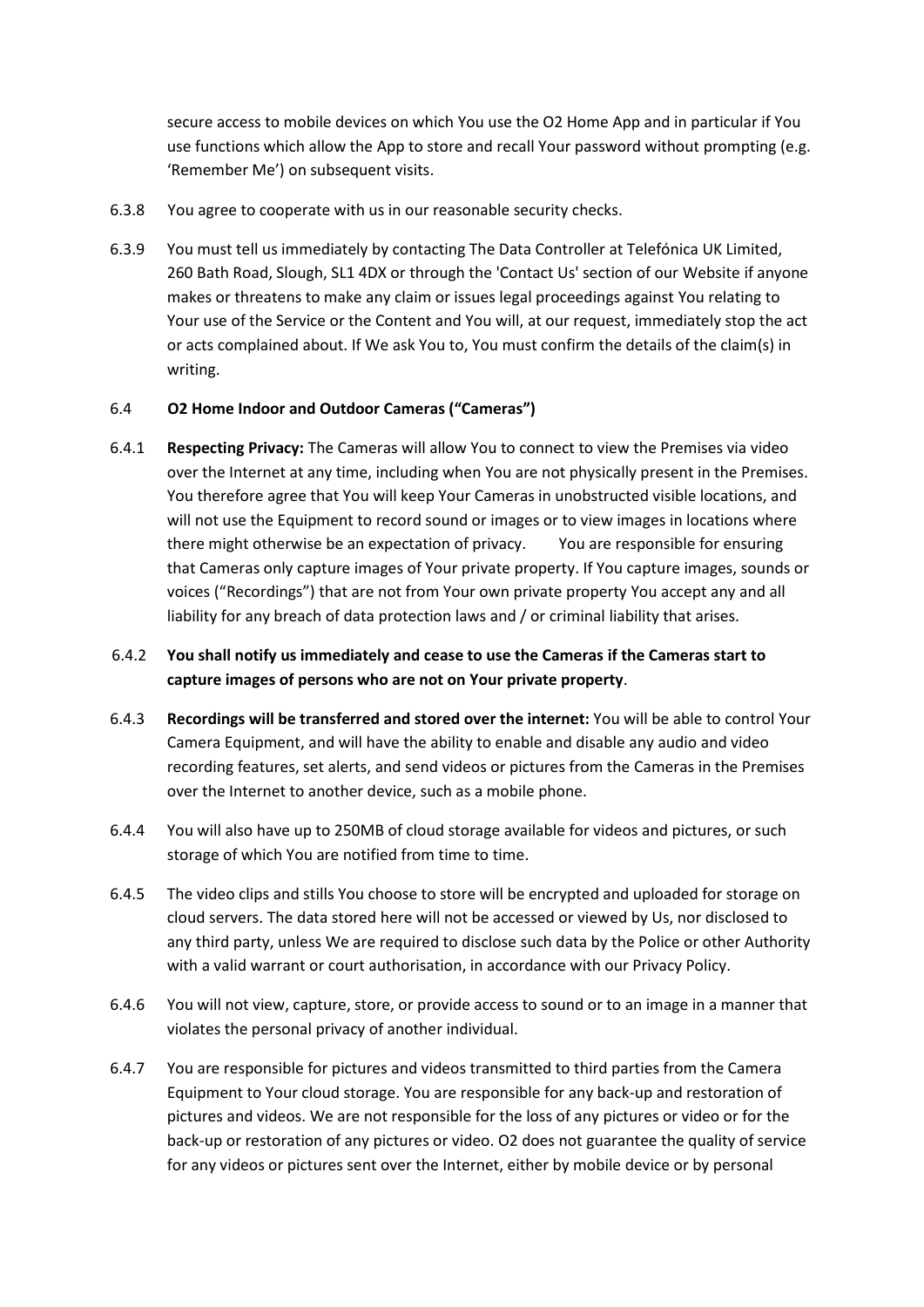computer. Image quality may be impacted by available bandwidth and network speeds that O2 cannot control.

# **6.5 Service Charges:**

- 6.5.1 You must pay the Charges for the Services You subscribe to, stated on Your monthly bill by the date stated on Your bill. Any upfront payments, Service and Maintenance Fees (if any) and Monthly Subscription Charge will be set out in Your Order Confirmation.
- 6.5.2 We may charge fees if You're late in paying. For any overdue payments We may charge interest at 2% per annum above the base lending rate of HSBC Bank Plc. That interest will be calculated from the due date until the date of payment and on a daily basis. We reserve the right to charge a late payment fee for our reasonable administration costs which result from late or non-payment of Charges. Further information about any such fees will be posted on our Website.
- 6.5.3 We may end the Agreement if You don't pay any Charges that are due or if You're bankrupt or for any of the other reasons set out in paragraph 10.2.
- 6.5.4 We may ask You to pay a deposit before We'll let You use the Services. We require You to pay Your Charges by direct debit unless We tell You otherwise. An additional Charge may apply if You don't pay by direct debit. We will set out the amount of any such charge on our Website. If You are paying by credit or debit card You authorise the payment card company to give us and, on a strictly confidential basis, to our sub-contractors and/or agents, details about Your payment card account if it's necessary in connection with the Agreement. You also authorise them to let us know if Your payment account is terminated or suspended at any time.
- 6.5.5 If there are any increase to Your Monthly Subscription Fees, other than those in paragraph 6.5.6, We will notify You, after which You can end Your Services Agreement, in accordance with paragraph 10.1 (iii). If You do nothing this means You accept the new Charges and the Agreement will continue with the new Charges.
- 6.5.6 Paragraph 6.5.5 (above) will not apply to any increases to Your charges that are a result of a requirement by Government or competent regulatory body. This includes any increase in the rate of VAT, the imposition of a new tax or extension of an existing tax that has not previously been applied.
- 6.5.7 You're liable for all Charges incurred under this Agreement whether by You or anyone else uses the Service (with or without Your knowledge). You must pay the Charges to us or anyone else We ask You to pay on our behalf.
- 6.5.8 Unless We say otherwise, Charges which are normally monthly but are being measured for periods of less than a month will be calculated on a pro rata basis.
- 6.5.9 All charges are quoted to You inclusive of VAT (at the prevailing rate).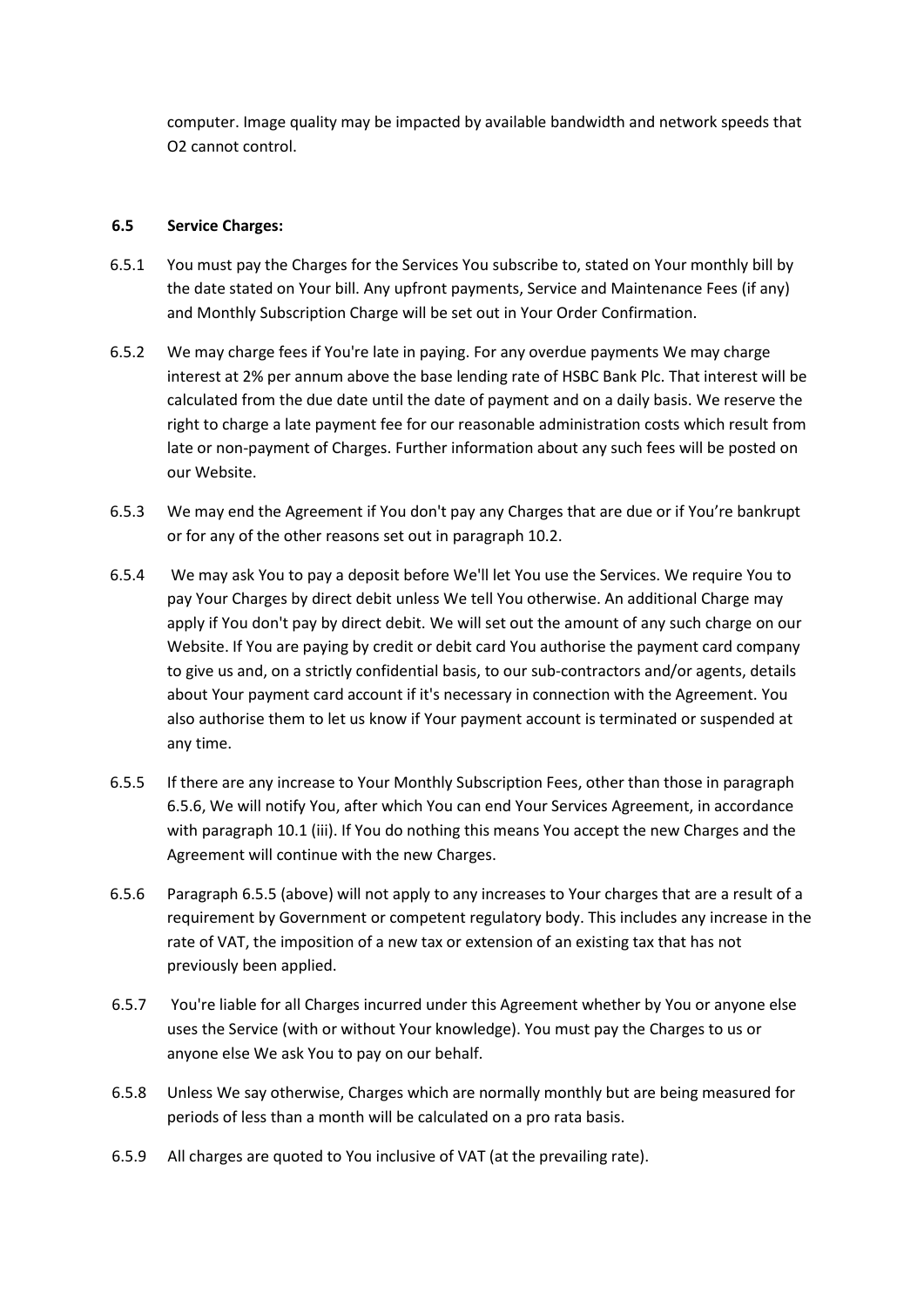- 6.5.10 We may require a deposit before We'll give You access to the Service or before We'll continue to provide the Service to You. We may hold this deposit until You've paid all sums that You owe us under this Agreement. If You owe us money, We may use the deposit to settle or part-settle what You owe us. We'll refund any deposit We're still holding (if You ask) on termination of this Agreement or, if You ask, after three months of continuous on-time bill payments. If You don't ask for the deposit back, it will be added as a credit to Your account. We won't pay any interest on any deposit We hold.
- 6.6 **Service Information:** We will send You service updates, bills and other important service information using the details You have used to register for O2 Home or supplied through the O2 Home App. It is Your responsibility to ensure these details are consistent and kept up to date.

# 7. **How long does the Services Agreement last?**

- 7.1 Your O2 Home Services Agreement lasts for a minimum term of 2 years (called a "Minimum Period") after which Your Agreement will carry on a month by month basis unless and until You or We cancel it. You. The Agreement will end only when it's ended by You or us in accordance with paragraph 10.
- 7.2 This Agreement starts when We accept Your order(when You receive the O2 Home Hub) or, if You buy Additional Equipment that can be self-installed, the day on which that Additional Equipment is despatched.

#### **8. The Change-Your-Mind Period**

- 8.1 **If You change Your mind about O2 Home**  You can cancel this Agreement within 14 calendar days of Your Set Up). Just follow the process for notifying us set out in our Returns and Repairs policy. Subject to paragraph 8.4, any Bundled Equipment included in Your O2 Home Starter Pack must also be returned if You change Your mind about the Service.
- 8.2 **You agree to the Service starting immediately** after Set Up, which means if You do cancel within the Change-Your-Mind Period You will only have to pay for for what You've used.
- 8.3 **If You change Your mind about any Additional Equipment We supplied to You,** then subject to paragraph 8.4, You have 14 calendar days to tell us You've changed Your mind. If You are changing Your mind about Equipment that can be self-installed, the Change Your Mind period starts from when You received the Additional Equipment. If You are changing Your mind about Additional Equipment that requires Professional Installation, the Change Your Mind period starts from when the Additional Equipment has been installed at the Premises.
- 8.4 **If You change Your mind about Fully Integrated Equipment** the Change Of Mind Period expires once Fully Integrated Equipment has been installed.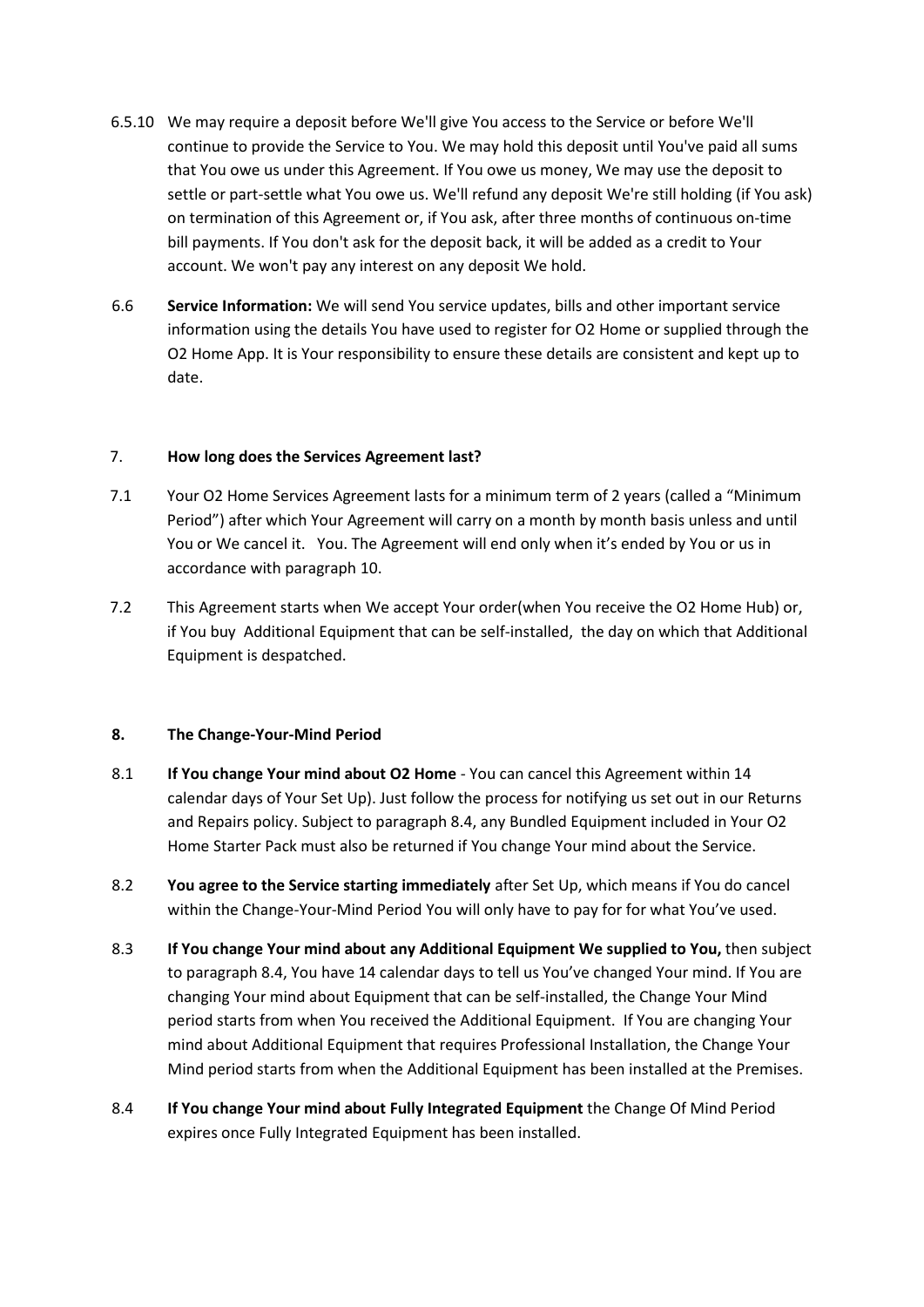- 8.5 **You have 14 days after You've notified us of cancellation in which to return any Equipment** or arrange for de-installation. You must return the Equipment complete with all the original parts, undamaged, unlocked with proof of purchase and, wherever possible, with the original packaging using one of the methods described in our Repair and Returns policy.
- 8.6 Once We have received Your returned Equipment We will cancel Your contract and refund Your money, using the same method of payment You paid with.
- 8.7 **If You do not return the Equipment or You cannot return it because it is Fully Integrated Equipment, You will be charged** for Non-Returns at their full advertised price. In the case of Bundled Equipment, You will be charged the full advertised price of the Equipment when sold on its own.

# 8.8 **Costs of returning Equipment**

- 8.8.1 Unless We tell You otherwise, We'll bear the reasonable postage costs of returning the Equipment with original parts and the original packaging, as long as You follow our Repair and Returns policy, otherwise You must bear the cost of returning the Equipment to us. We may charge You the reasonable costs that We incur in collecting it, which may be substantial. You must make the Equipment available for collection on our request. If You paid any money for the Equipment, We'll refund that money to You when We get the Equipment back from You, less any charges.
- 8.8.2 **If You have Equipment for which You require help from an O2 Installer to remove** You must contact us to arrange a time to do so. You will have to pay a fee to have Equipment uninstalled. For more information and de-installation charges please contact Customer Services. If You wish to instruct a third party to de-install then We will not be liable for any charges imposed by them or any damage caused to Your property by them. You will be liable for any damage to the Equipment caused by them and You are responsible for returning the Equipment in the same condition in which it was delivered to You.
- 8.8.3 **If You want to remove Fully Integrated Equipment** then You must have a suitable replacement available at the point of de-installation. If, for example, You wish to have Your thermostat uninstalled and You are unable to provide Your original or a replacement thermostat then You will be unable to control Your boiler until a replacement is supplied and fitted.
- 8.9 **If You change Your mind about the O2 Home App -** This is a free App designed to be used in connection with the Service, although You can still use the Service without it. By downloading the App You are giving Your express consent for digital content to be supplied to You before the 14-day cancellation period has expired and You acknowledge that Your statutory right to cancel the App will be lost as soon as You download it. HoWever, You can cancel the App at any time by simply deleting it from Your Device.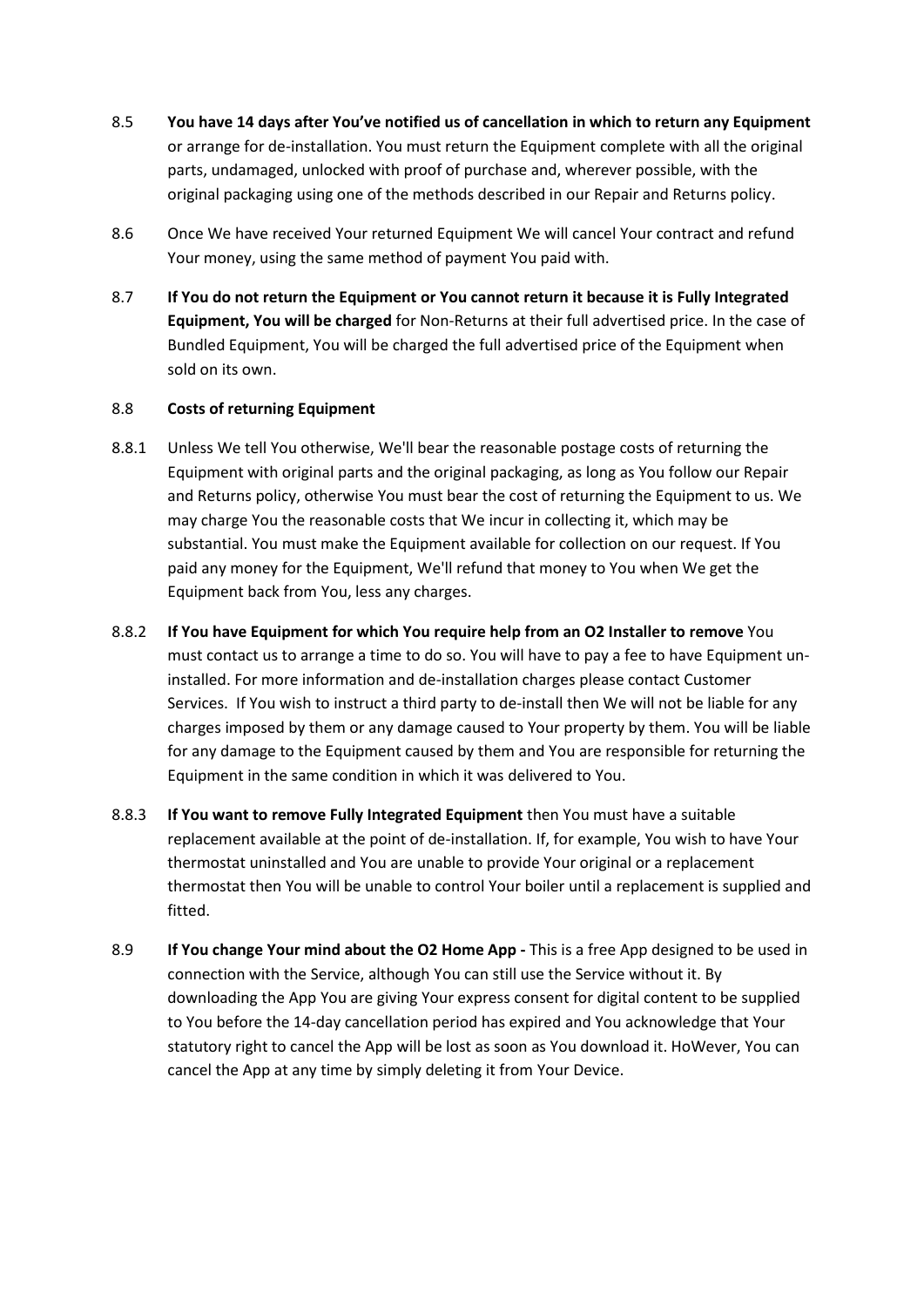### **9. Returns and Repairs**

- 9.1 If You find a fault with the Equipment, if it is defective or You think that is not as described to You when You bought it let us know and comply with the Repairs and Returns Policy at all times If Equipment can easily be uninstalled and returned You can return it to us within 30 days for a full refund or a repair, or, where We can't fix it, a replacement. You. If You find a fault with Fully Integrated Equipment or other Equipment that You cannot uninstall easily, You should contact us as soon as possible to arrange a appointment with an O2 Installer who will diagnose the fault and repair or replace the Equipment in accordance with our Returns and Repairs policy.
- 9.2 Alternatively, if You are within Your Warranty Period You can contact us for a repair or replacement under the warranty service. This does not affect Your statutory rights.
- 9.3 After Your warranty has expired, We might still be able to repair Equipment for You but You may be required to pay for the repair or demonstrate that the Equipment was at fault when You purchased it.
- 9.4 If You do not return, or in the case of Fully Integrated Equipment allow us access to, the Equipment that You claim is faulty so that We can investigate the defect, You will be charged in accordance with paragraph 8.7. This doesn't affect Your statutory rights. You're solely responsible for assessing the accuracy and completeness of Equipment at the point of Installation. If You don't let us know that there's a problem We may deem that everything is working properly.

# **10. Ending this Agreement**

# 10.1 **You can end this Agreement at any time by giving us Notice, in accordance with paragraph10.3 if:**

- i. We break a material term of this Agreement which completely restricts our ability to provide You with the Service and We don't correct it within 7 days of receiving Your complaint;
- ii. We go into liquidation or a receiver or administrator is appointed over our assets;
- iii. We increase our Charges in a way that would allow You to end the Agreement under Paragraph 6.5.5.
- iv. We change the terms of this Agreement to Your significant disadvantage (which for the avoidance of doubt shall not include an increase in Charges for Additional Services, or an increase in Charges as set out in paragraphs 6.5.5 and 6.5.6.
- v. if You end this Agreement and have a credit on Your final bill, please contact Customer Services and We'll arrange to have this refunded to You.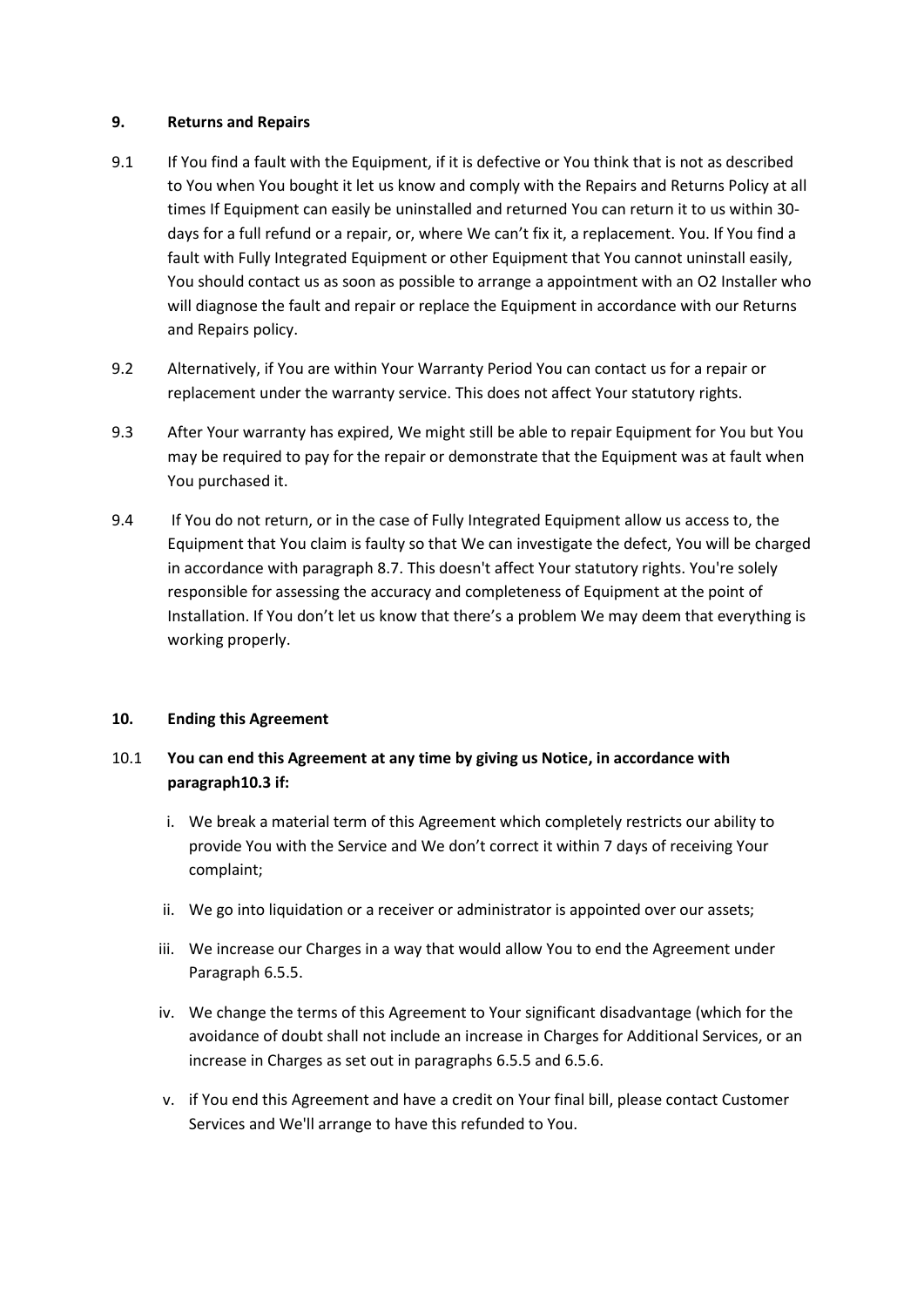# 10.2 **We can end the Services Agreement and / or any Related Agreement at any time with immediate effect** (and in addition to any other rights We have), if:

- i. You don't pay Charges when they are due. This includes any deposit We may have asked for;
- ii. You break this Agreement and/ or a Related Agreement in any other material way and You don't correct the situation within 7 days of us asking You to;
- iii. We reasonably believe that the Service is being used in a way forbidden by paragraph 6.3 even if You don't know that the Service is being used in such a way;
- iv. You're in breach of paragraphs6.3 or You persistently behave in a way that would allow us to bar Your Service in accordance with paragraph 10.2 of this Agreement;
- v. We reasonably believe that You are infringing or have infringed our Rights or the Rights of a third party;
- vi. You are the subject of a bankruptcy order, or become insolvent, or make any arrangements with or for the benefit of creditors; or
- vii. You refuse to return or unreasonably delay in returning any payment, refund or credit that has been made to You in error or for the incorrect amount.

# 10.3 **Notice Period for ending this Agreement**

- 10.3.1 This Agreement can be ended by either You or by us giving at least 30 days' Notice (in line with paragraph 10.3). Unless Your statutory rights allow otherwise, You must pay us any outstanding Charges, including the Charges for this notice period.
- 10.3.2 **What's the effect of ending the Agreement during the Minimum Term?** If You end the Agreement during the Minimum Period or We end this Agreement because You have breached the terms of this contract during the Minimum Period, then You will have to pay a fee of no more than Your Monthly Subscription Charges multiplied by the number of months left in Your Minimum Period. This doesn't apply if You end the Agreement for one of the reasons in paragraph10.1,
- 10.3.3 If You pay us the fee of no more than each of the Monthly Subscription Charges up to the end of the Minimum Period in a single payment, We may reduce the amount due by a rate determined by us. You will be sent a final bill after We receive Your notification and We have terminated the Service.

# **11. Customer Support**

- 11.1 To contact customer service support please call us. You can find customer service contact details on our Website. **We may record or monitor some calls, emails and any other communications** between You and us (including those for example on social media) for training and quality control and our lawful business purposes. Our third party agents may do the same.
- 11.2 **If You have a complaint** please contact customer services (details are on Your bill or on the "Contact Us" section of the Website). If You are still unhappy You can write for an impartial review to: Complaint Review Service, PO Box 302, Dunstable, LU6 9GN. Please include Your full name and postal address at which You receive the Service (as it appears on Your bill) If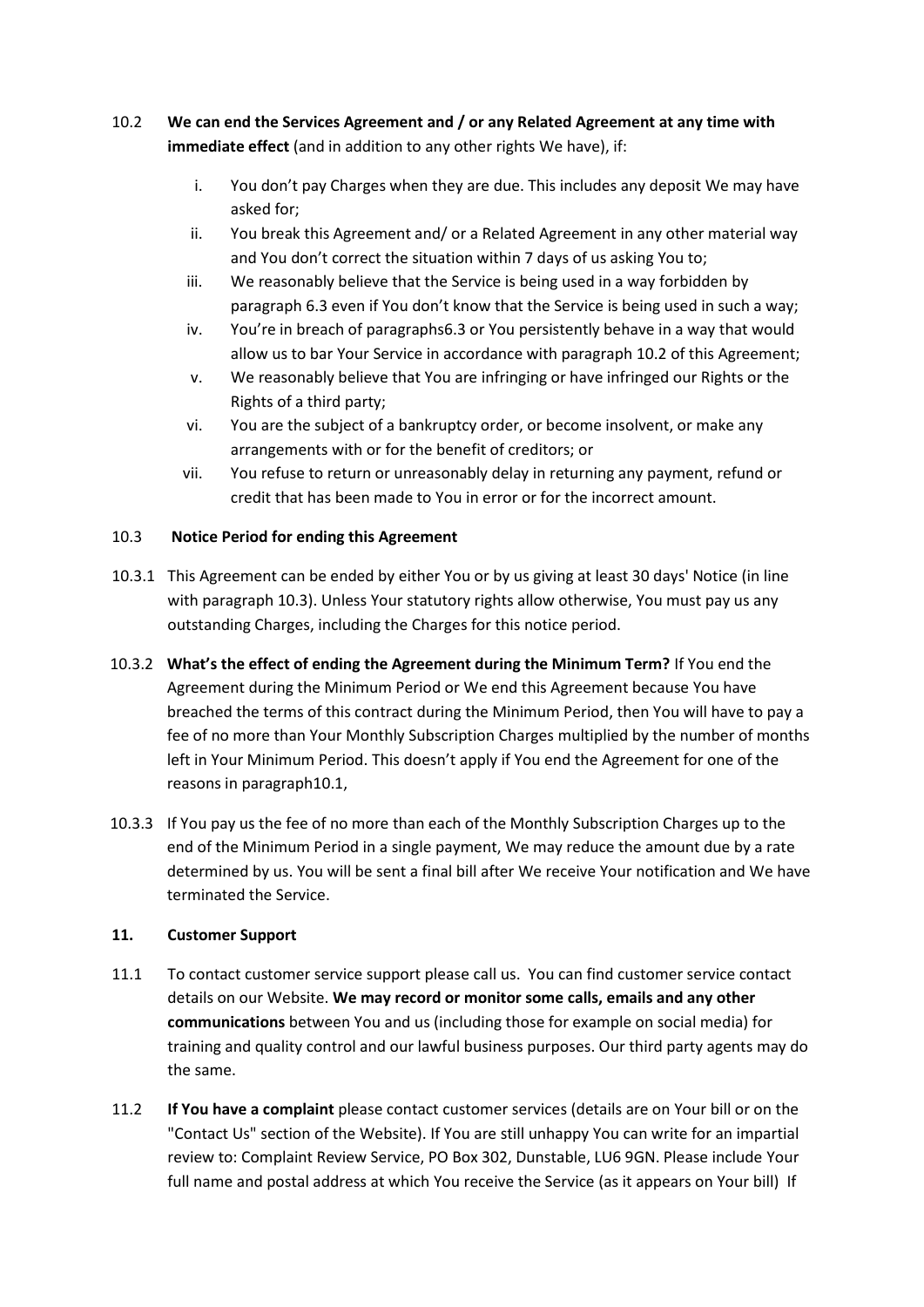You bought online, the European Online Dispute Resolution site ec.europa.eu/consumers/odr/ allows consumers to submit disputes relating to online purchases with us.

# **12. Keep Your details up to date**

- 12.1 **You must give us Your current email address and postal address** for the purposes of onlinebilling and receiving Notices and other communications from us. You cannot provide us with addresses for businesses, mailboxes or organisations. **You must keep this address up-todate** and/or tell us immediately if there are any changes to it. You're responsible for making sure Your email address works and You'll be responsible for all consequences for errors in sending and receiving email (including our emails being directed to Your "junk mail") unless We're negligent.
- 12.2 When You sign up to this Agreement, You can view Your bill and make some changes to Your details and account online by accessing Your O2 Home account or by calling customer services.

# **13. General Provisions, including limitations on liability**

- 13.1 Unless specifically stated otherwise, We have no liability other than the duty to exercise the reasonable skill and care of a competent service provider and retailer providing the same services and equipment. We don't accept liability for losses which haven't resulted naturally from our breach or which We could not have seen coming, or any loss of data, profits, business, costs, expenses , or any other form of financial loss. We will provide You with compensation that You are entitled to in accordance with Your legal rights.
- 13.2 We shall not be liable for any loss resulting from Your use or reliance on the Service, including any loss arising out of any delays or interruptions to the Service, failed or delayed SMS notifications or use of the Service otherwise than in accordance with the provisions of clause 13.1 above.
- 13.3 If We have been negligent when carrying our Works at the Premises and that negligence resulted in damage to Your property We shall be responsible for making good any such damage caused to Your property and any damage caused by the Equipment (provided that the Equipment is being used in accordance with any instructions or guidance provided to You or otherwise in accordance with these terms and conditions) and that, where required, the installation or de-installation was carried out by an O2 Installer. For the avoidance of doubt this Clause 13.3 shall not survive termination.
- 13.4 You agree We have no responsibility for the deletion, loss or corruption of any Recordings, personalised settings or notifications, unless We are negligent.
- 13.5 Nothing in this Agreement excludes or restricts the liability of either You or us for:
	- (a) death or personal injury resulting from negligence; or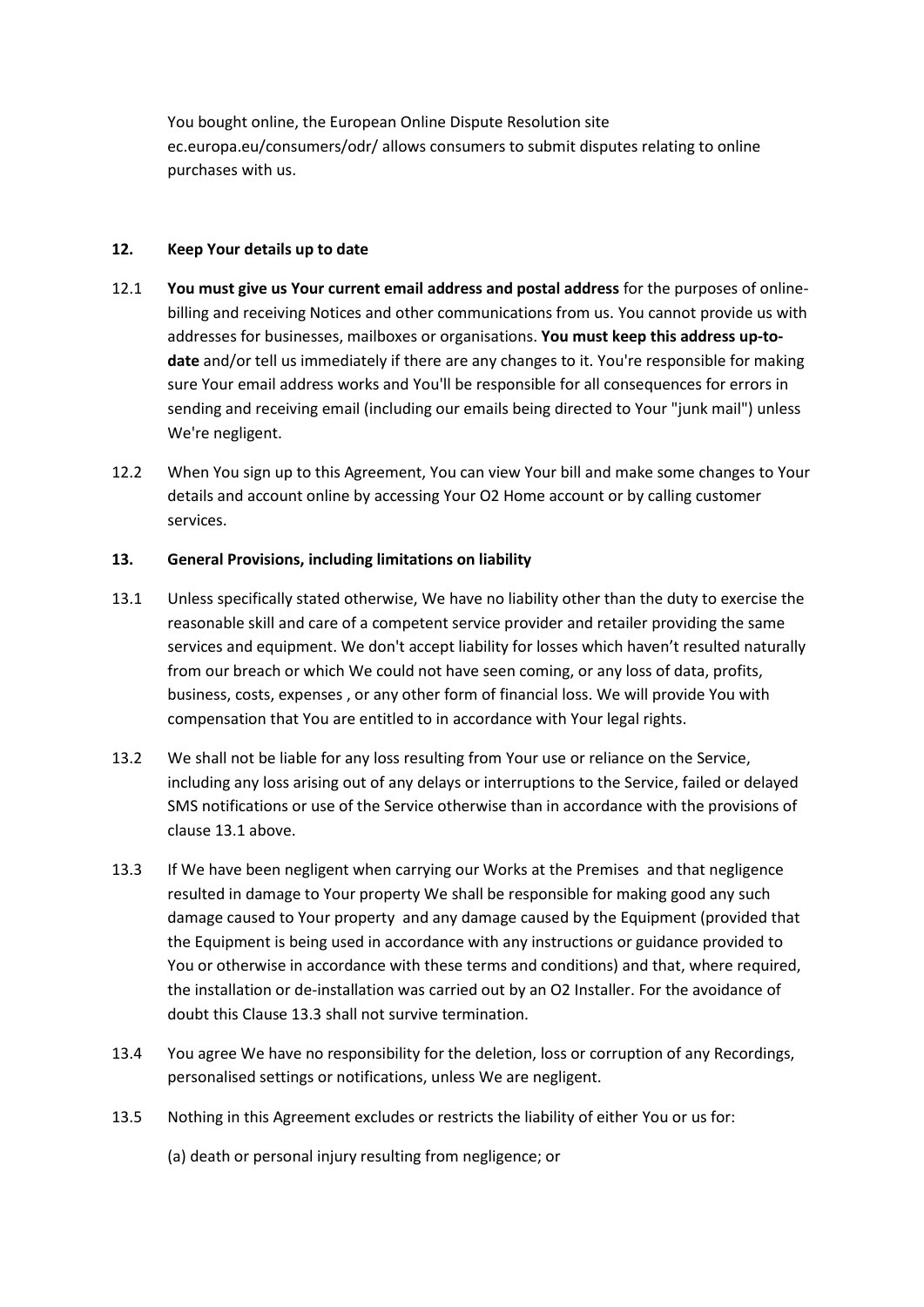(b) fraud or fraudulent misrepresentation.

- 13.6 If We're found to be liable to You our liability will not exceed £3,000 (except in either case under the paragraphs immediately above or below).
- 13.7 Nothing in this Agreement will exclude or restrict the liability of either You or us for any liability that can't be excluded or restricted by law.
- 13.8 Each of these paragraphs operates separately. If any of them is found by a Court to be unreasonable or inapplicable the other parts will still apply.

# **14. Things beyond our reasonable control**

14.1 Except for the obligations under paragraphs 6.5, 6.3 and 10.2 of this Agreement, If We can't do what We've promised because of something beyond our reasonable control (such as lightning, floods, exceptionally severe weather, fire, explosions, epidemics, war, civil disorder, industrial disputes, acts of terrorism, acts or omissions of others for whom We're not responsible (including other telecommunication providers), acts of local or central Government or other competent authorities), neither of us will be liable for this.

# **15. Assignment**

- You can't assign or transfer any of Your rights under this Agreement to anyone else unless We agree in writing.
- We can assign or transfer our rights and obligations under this Agreement or any part of it or a Related Agreement, on the same terms, to any third party.

# **16. Notices**

- 16.1 If You want to end the Agreement for any of the reasons described in paragraph 10.1 You must call customer service and give us Notice of at least 30 days. If You want to end the Agreement under paragraph 10.3 (a) You must give us written notice of at least 7 days.
- 16.2 Any other type of notice related to this Agreement must be:
- (a) by You in writing and delivered by hand or sent by pre-paid post, to us at the address on Your bill or be delivered through the 'Contact Us' section of our Website. You'll need to tell us Your full name, and the address at which Your O2 Home service is installed when sending notice through the 'Contact Us' section of the Website; and/or
- (b) by us in writing by post or email to You at the most recent address You've given us (and You must keep us updated if Your details change), or by SMS, by notification through the O2 Home App or bill communication, Website notification or other method of written notification which We may reasonably use to communicate with You.

#### **17. Changes to the Agreement**

17.1 We can make reasonable changes to this Agreement at any time. All changes will be posted on Our Website. Please check regularly for updates.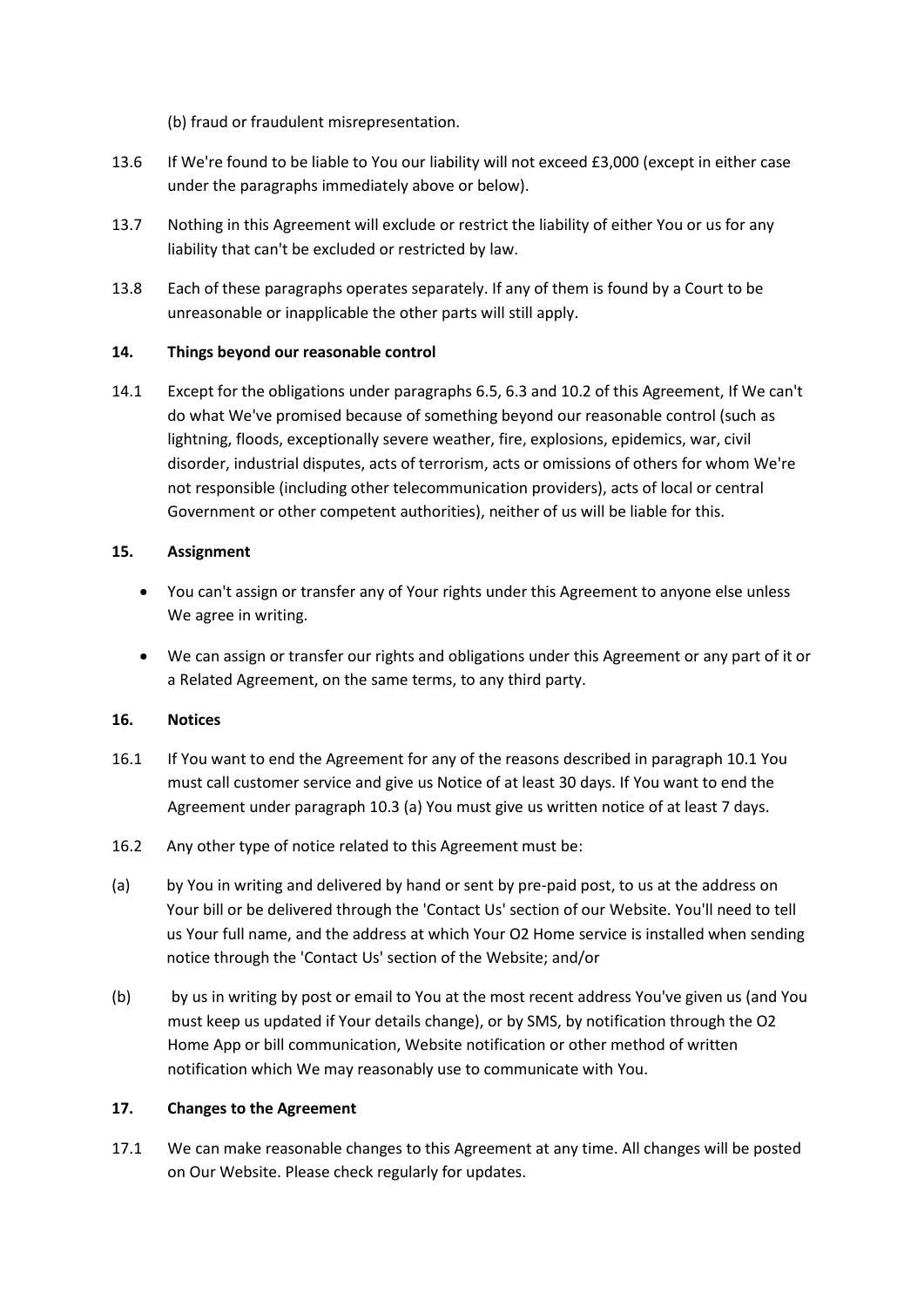17.2 If We change the terms and conditions of this Agreement to Your significant disadvantage (in Our reasonable opinion) We'll give You 30 days' Notice before the changes take place.

### **18. How We use Your information**

- 18.1 By registering, subscribing or using Our Services You consent to the collection and use of Your personal data in line with Our Privacy Policy: http://www.o2.co.uk/termsandconditions/privacy-policy
- 18.2 You agree that We can search the files of credit reference agencies and that they may keep a record of that search. We can also carry out identity and antifraud checks with fraud prevention agencies and other third parties and We sometimes share data with such parties to protect You against fraud. We and other organisations can access and use the information recorded by fraud prevention agencies from other countries. If You give us false or inaccurate information and We identify or suspect fraud, We'll record this in accordance with Our internal policies and/or industry standards. Details of how You conduct Your account may also be disclosed to those agencies, organisations, law enforcement agencies and other telecommunications companies. The information may be used by us and other parties in assessing applications for and making decisions about credit, credit related services or other facilities and insurance (including motor, household credit, life and other insurances and claims) from You and members of Your household and for debt tracing, debt recovery, credit management and crime, fraud and money laundering detection and prevention. Information may be used by us and other parties for checking Your identity, checking details of job applicants and employees, statistical analysis about credit, insurance, fraud and to manage Your account and insurance policies. We may also perform subsequent searches for the purpose of risk assessment, debt collection and fraud prevention with one or more credit reference agencies and/or fraud prevention agencies while this Agreement is ongoing.
- 18.3 Information held about You by credit reference agencies may be linked to records relating to Your Financial Associate(s). For the purposes of this application You declare that You and Your Financial Associate(s) are financially independent and You request that Your application be assessed without reference to any "associated" records, although You recognise that this may adversely affect the outcome of Your application. You believe that there is no information relating to Your Financial Associates that is likely to affect our willingness to offer the Service to You. You authorise us to check the validity of this declaration with credit reference agencies and if We discover any associated records, which would affect the accuracy of this declaration We may decide not to proceed with the application on this basis. For the purpose of this paragraph a "Financial Associate" is someone financially linked to You (for instance, a spouse, partner or family member). We may also refuse to accept payments from You where We identify an unusual pattern of payments or behaviour, or to comply with Our anti-money laundering obligations.
- 18.4 You authorise us and carefully selected third parties to collect, use, assess, analyse and disclose, in the UK and abroad, information about You, Your use of the Service(s) including, but not limited to information You used to register and pay for the Services and/or Equipment, Billing Information, ("Account Information") information on how frequently and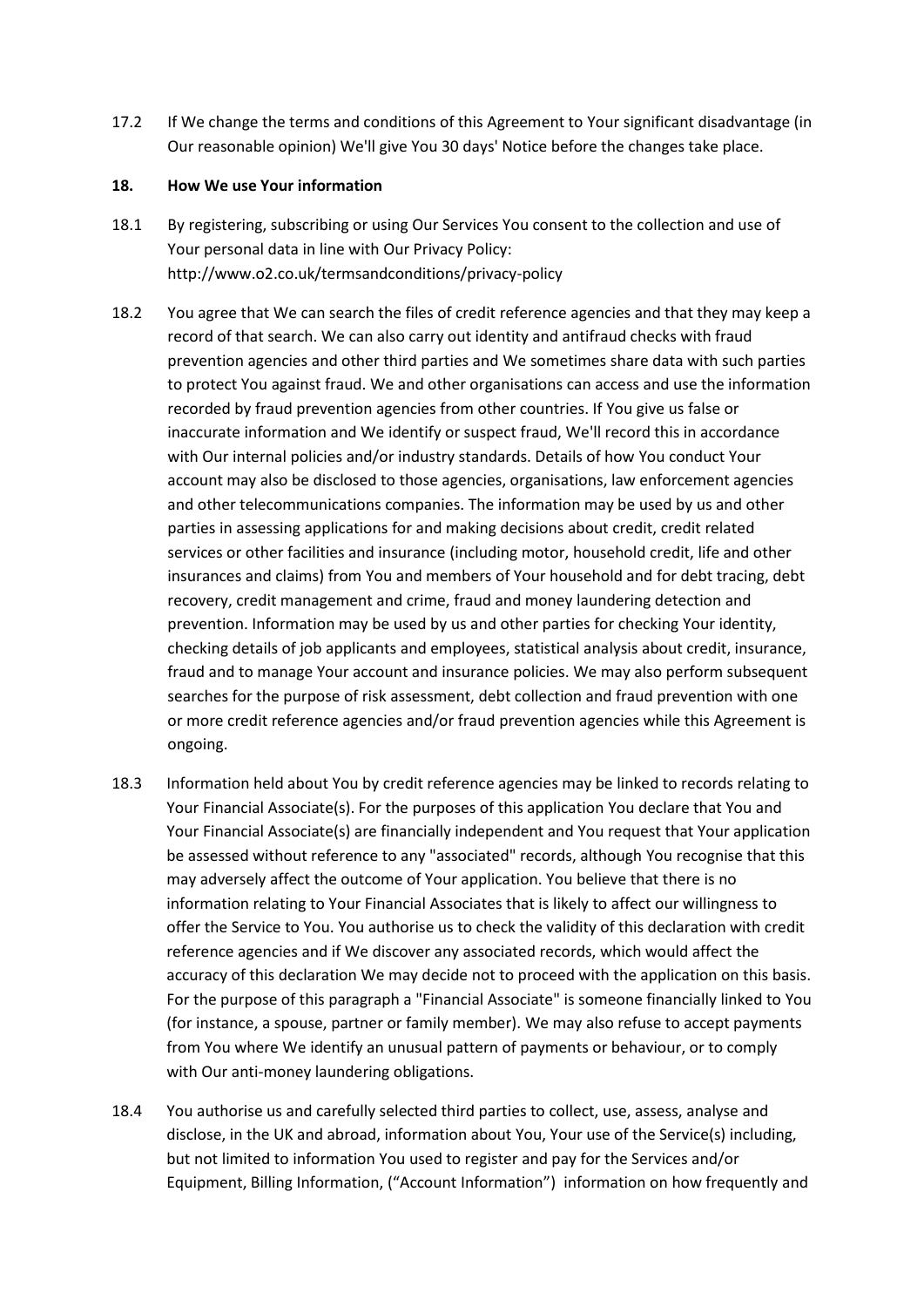how You use the O2 Home App, Related Apps and the Service, including Your location information where You have enabled location-based services ("Usage Information"), information on the settings and frequency of sensor triggers and sensor-triggered notifications ("Sensor Data") generated by You and the date, duration and time of such usage, how You conduct Your account and the location of Your Equipment for the purposes of operating Your account and providing You with the Service(s) and services provided by others; to improve Our and Our partners' products and services and develop new ones; to manage the Service or; to help us run and grow Our business; to keep You informed about the end of Your Minimum Period or other details relevant to Your Service; for marketing purposes including amongst other things to identify and tell You about, or offer You, by phone, post, Your Mobile Phone or other Equipment, email, text (SMS), or other means, any further products, services and offers which We or Our partners think might interest You; for credit control purposes, fraud and crime detection and prevention and the investigation and prevention of civil offences or as required for reasons of national security or under law to Our associated companies, partners or agents, any telecommunications company, debt collection agency, bank or credit reference agency and fraud prevention agency or government agency and other users of these agencies who may use this information for the same purpose as us.

18.5 You can get more details from Our public registration held by the Information Commissioner. If You want details of the credit reference or the fraud prevention agencies from whom We get, and with whom We record, information about You or You want to receive a copy of the information We hold about You (We'll charge a fee), please write to the Data Controller at Telefónica UK Limited, 260 Bath Road, Slough, SL1 4DX or go to the 'Contact Us' section of Our Website. You'll need to tell us Your full name, address, account number and Mobile Phone number. If You don't want Your details to be used to send You marketing communications, please opt-out in the relevant email or SMS, visit My O2, or write to us c/o The Data Controller, Telefónica UK Limited 260 Bath Road, Slough, SL1 4DX or through the 'Contact Us' section of Our Website. You'll need to tell us Your full name and address (as it appears on Your bill) . For details on how We use Your information please refer to Our Privacy Policy and Cookies Policy on Our Website.

#### **19. Is there anything else?**

- 19.1 If either You or We choose not to, or delay in, enforcing any right or remedy under this Agreement this won't be a waiver of those rights or remedies. If You break this Agreement, and We choose to overlook it, We can still end this Agreement if You break it again and vice versa.
- 19.2 Each of the paragraphs of the Agreement operates separately. If any of them are found by a Court to be unreasonable or inapplicable the others will still apply.
- 19.3 Third parties can't benefit from this Agreement or Related Agreements under The Contracts (Rights of Third Parties) Act 1999.
- 19.4 This Agreement is governed by English law and is subject to the exclusive jurisdiction of the English courts, which both You and We submit to.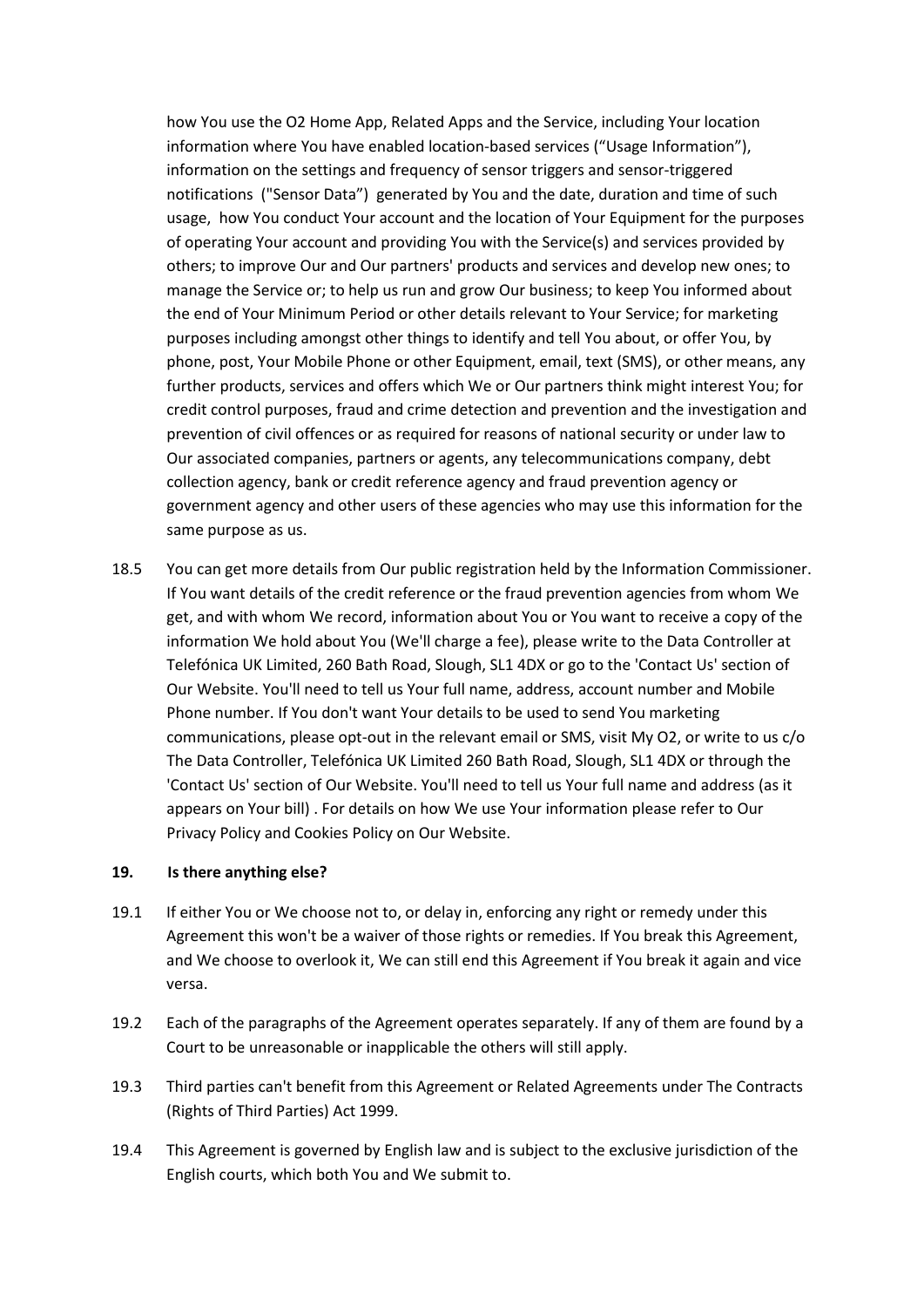### **THE DEFINITIONS**

"Additional Equipment" means Equipment purchased on an equipment-only basis either for use with the O2 Home Service or which is only available for purchase by O2 Home Service customers (sometimes referred to as "Bolt Ons").

"Additional Services" means extra services (i.e. not the Services You pay for as part of Your Monthly Subscription Charges) that You may use or choose to take from us and/or third parties, which may or may not be covered by a Related Agreement, including but not limited to the provision of enhanced installation (like Home Moves) and mobile applications;

"Additional Services Charges" means charges for Additional Services.

"App Software" refers to the O2 Home app (whether installed on a mobile device or desktop) and any Related App.

"Change-Your-Mind Period" means the number of days You have to cancel Your Agreement and/or return or swap Your Equipment, which will be 14 calendar days unless otherwise specified. Further details are set out in the returns and repairs section of Our Website, in Your Welcome pack or on Your order confirmation.

"Charges" means all the charges associated with Service(s) described in this Agreement, Related Agreements, on Our Website and in any marketing material, including Monthly Subscription Charges, Installation and Maintenance Fees and Additional Services Charges and charges under a Device Plan

"Equipment" refers to any and all of the internet-connected devices and other products in the O2 Home range of equipment, whether supplied as part of a Starter Pack, as part of any other bundle, sold separately as Additional Equipment(and any software embedded therein) including the O2 Home Hub Controller ("Hub") sensors, cameras, door locks, and other devices, but does not include any existing Inside Wiring at the Premises. Equipment may be new or O2-designated Like-New, which means the equipment, has been inspected and tested, at the discretion of O2

"Installation Date" means the appointed date on which O2 Installers have been scheduled to carry out Works at the Premises.

"Integrated Equipment" means Equipment that has been mixed inseparably with other goods or property during installation.

"Minimum Period" means the minimum period for the Services Agreement selected by You and on which Your Charges are based. This runs from the day on which the Service is first supplied (or from the day on which You take an upgrade) for 24 months;

"Monthly Subscription Charges" means the fixed amount You pay on a monthly basis for the Services;

"Nominated User" an eligible person nominated and authorised by the O2 Home Account Holder to access, control and use the O2 Home Account Holder's Service to control Equipment at the Account Holder's Premises.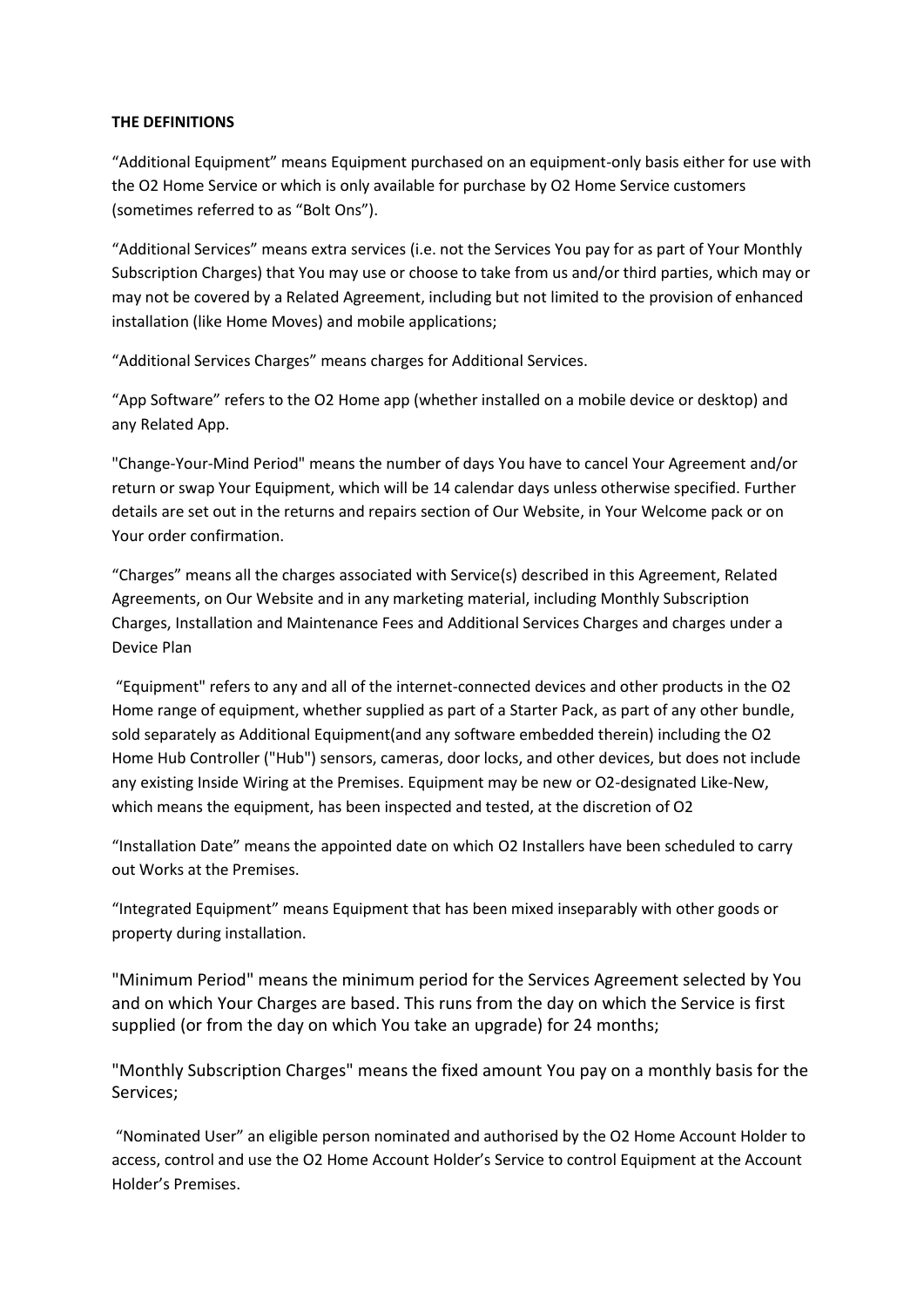"Non-Return" means Equipment which We do not receive back into the relevant sales channel (e.g. the location on the returns label if sold through a distance channel), or Equipment which is damaged, locked or disabled by security programmes or other software so that We are unable to check it for defects; not in its original packaging and/or lacking the required proof of purchase;

O2 Home Account Holder: An eligible person who has registered and been accepted for the O2 Home Service, who is responsible for receiving and managing the O2 Home Account and bills.

"Premises" refers to the address at which the O2 Home Account is registered and identified in the Service Documents as the address at which the Equipment is installed.

"Related Apps" means Apps, other than the O2 Home App, that can be used to control O2 Home Equipment or Equipment that We have authorised to be used with the O2 Home Service, e.g. Tado Thermostat App.

"Service Documentation" means the documents completed by an O2 Installer during a visit to the Site to record the Works that have been carried out, including but not limited to the Completion Certificate, Service Visit Report, Device Removal Certificate and O2 Home Thermostat Upgrade Certificate.

"Set Up Date" means the appointed date on which O2 Installers have been scheduled to carry out the first installation of the O2 Home Hub which shall initiate the Service at the Premises.

"Software" refers to both App Software, Equipment Software.

"Notice" means as further set out in paragraph 19, Your call to give us notice to terminate in accordance with paragraph 19.1, or Your letter or email to Our customer services, as applicable; or Our call, email, letter, SMS, bill, Website notification, MyO2 communication or other notification to You;

"Related Agreement(s)" means other terms and conditions which You separately agree to, under which We or Our group companies agree to provide You with good(s) or service(s);

"Rights" means copyright, trademark and other relevant proprietary and intellectual property rights relating to Content;

"Service(s)" means any service that We provide to You under this Agreement. It may include any or all (as the case may be) of the following services: connectivity, alert notifications, Equipment installation and maintenance, the O2 Home App and any Additional Services We agree to provide to You;

"User Guide" means any guide(s) or documentation supplied with Your Equipment either by us or by Your Equipment's manufacturer that explains how to use the Service with Your Equipment;

"Website" means o2.co.uk;

"Works" means installation, de-installation, servicing, maintenance, support or repairs or any other work that is required to be performed by an O2 Installer at the Premises.